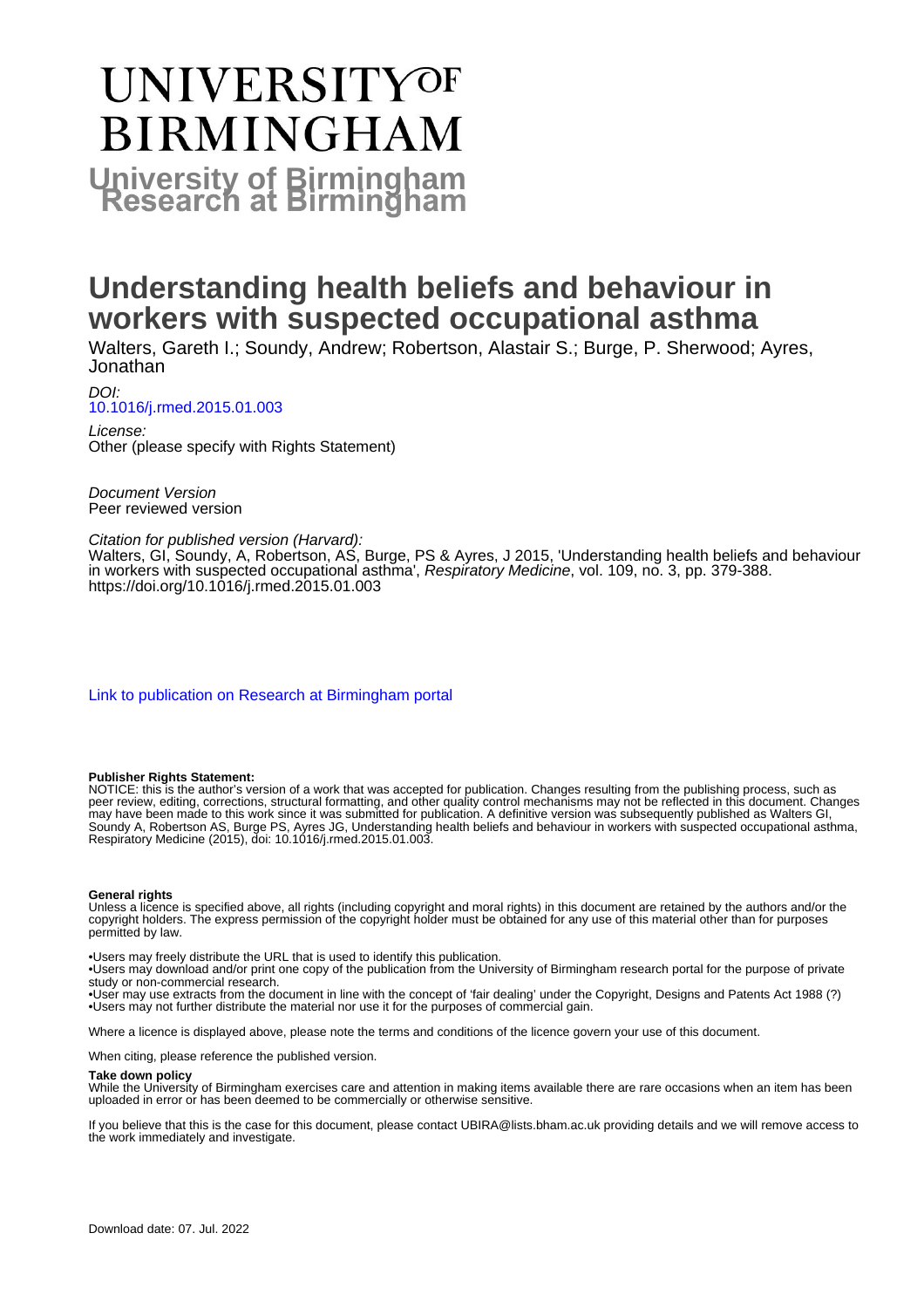# Accepted Manuscript

Understanding health beliefs and behaviour in workers with suspected occupational asthma

Dr Gareth I. Walters, Andy Soundy, Alastair S. Robertson, P.Sherwood Burge, Jon G. Ayres

PII: S0954-6111(15)00006-2

DOI: [10.1016/j.rmed.2015.01.003](http://dx.doi.org/10.1016/j.rmed.2015.01.003)

Reference: YRMED 4639

To appear in: Respiratory Medicine

Received Date: 19 October 2014

Revised Date: 28 December 2014

Accepted Date: 18 January 2015

Please cite this article as: Walters GI, Soundy A, Robertson AS, Burge PS, Ayres JG, Understanding health beliefs and behaviour in workers with suspected occupational asthma, *Respiratory Medicine* (2015), doi: 10.1016/j.rmed.2015.01.003.

This is a PDF file of an unedited manuscript that has been accepted for publication. As a service to our customers we are providing this early version of the manuscript. The manuscript will undergo copyediting, typesetting, and review of the resulting proof before it is published in its final form. Please note that during the production process errors may be discovered which could affect the content, and all legal disclaimers that apply to the journal pertain.

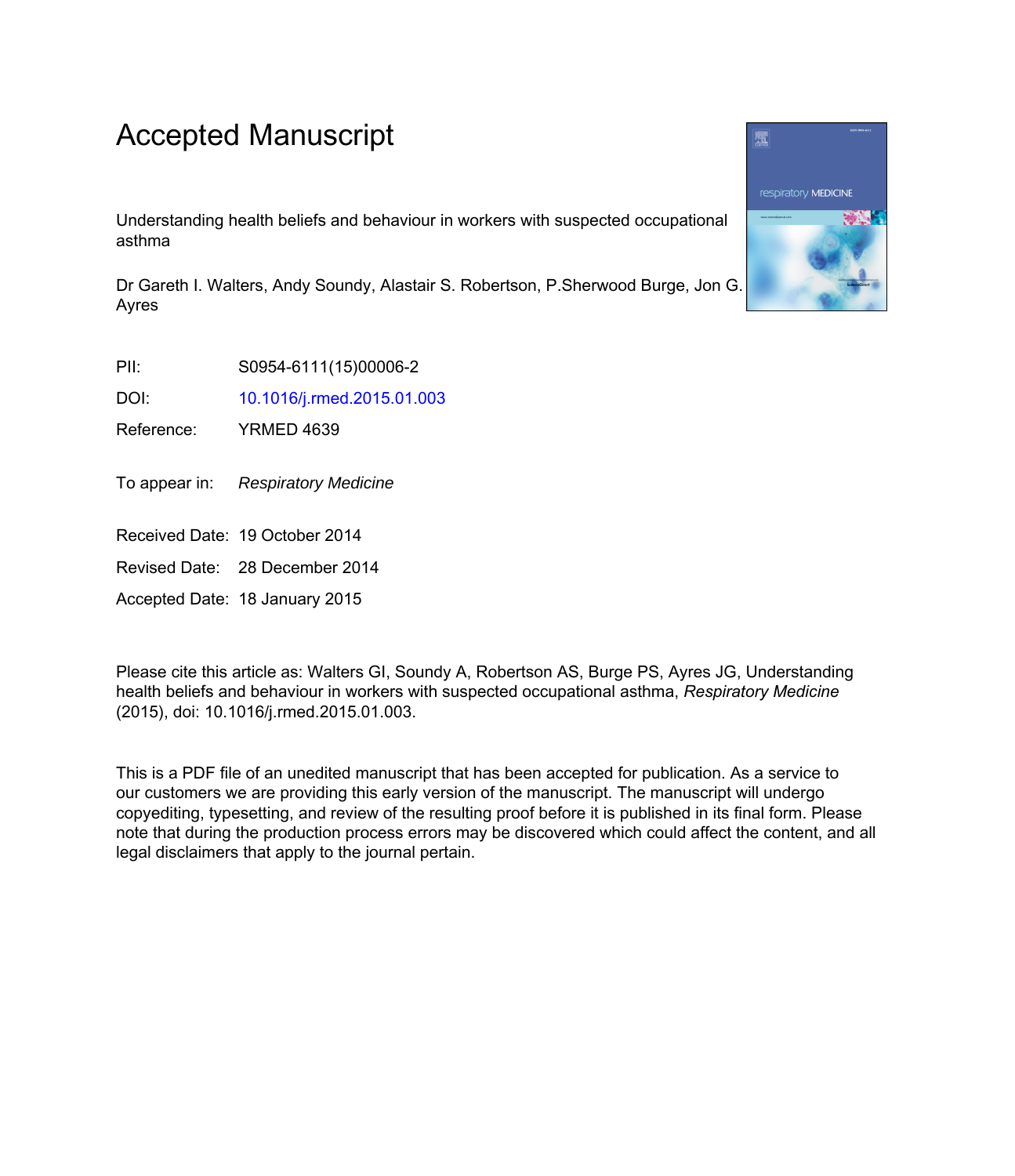# **Understanding health beliefs and behaviour in workers with suspected occupational asthma**

Gareth I.Walters<sup>1</sup>

Andy Soundy<sup>2</sup>

Alastair S. Robertson<sup>3</sup>

P. Sherwood Burge<sup>3</sup>

Jon G.  $A$ yres<sup>1</sup>

<sup>1</sup>Institute of Occupational and Environmental Medicine, University of Birmingham, Edgbaston,

Birmingham, UK, B15 2TT.

<sup>2</sup>School of Sport, Exercise and Rehabilitation Sciences, University of Birmingham, Edgbaston,

Birmingham, UK, B15 2TT

<sup>3</sup>Occupational Lung Disease Unit, Birmingham Heartlands Hospital, Bordesley Green East,

Birmingham, UK, B9 5SS.

# Corresponding author

Dr Gareth I Walters

untay<br>
sol S. Robertson<sup>3</sup><br>
vood Burge<sup>1</sup><br>
or of Occupational and Environmental Medicine, University of Birmingham, Edgbaston,<br>
ham, UK, B15 2TT.<br>
of Sport, Exercise and Rehabilitation Sciences, University of Birmingham, E Postal address: Occupational Lung Disease Unit, Birmingham Heartlands Hospital, Bordesley Green

East, Birmingham, UK, B9 5SS.

E-mail: gaxwalters@hotmail.com

Telephone: 0121 424 1950; Fax: 0121 772 1950

# **Acknowledgements**

There was no funding for this study.

#### **Keywords**

Occupational asthma; asthma diagnosis; qualitative research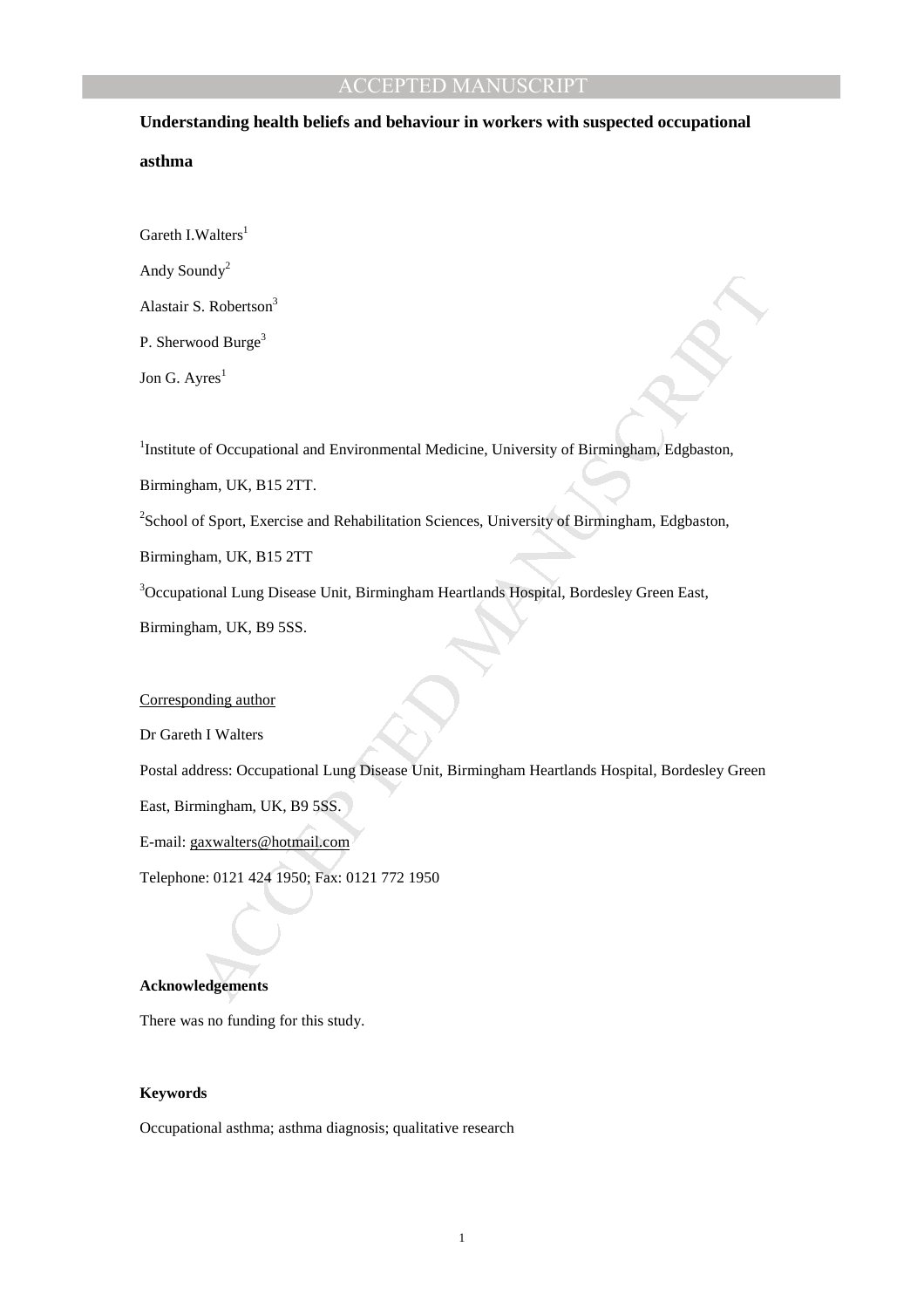### **Abstract**

of 20 individuals diagnosed with, or under investigation for, occupational asthma (median<br>70% male: 80% white British) undertook a single semi-structured interview. Interviews were<br>ded verbatim and thematic analysis was un Long delays from symptom onset to the diagnosis of occupational asthma have been reported in the UK, Europe and Canada and workers are often reluctant to seek medical help or workplace solutions for their symptoms. Reducing this delay could improve workers' quality of life, and reduce the societal cost of occupational asthma. This study aimed to explore reasons behind such delays. A purposive sample of 20 individuals diagnosed with, or under investigation for, occupational asthma (median age=52; 70% male; 80% white British) undertook a single semi-structured interview. Interviews were transcribed verbatim and thematic analysis was undertaken in order to explore health beliefs and identify barriers to diagnosis. Four themes were identified: (1) workers' understanding of symptoms, (2) working relationships, (3) workers' course of action and (4) workers' negotiation with healthcare professionals. Understanding of symptoms varied between individuals, from a lack of insight into the onset, pattern and nature of symptoms, through to misunderstanding of what they represented, or ignorance of the existence of asthma as a disease entity. Workers described reluctance to discuss health issues with managers and peers, through fear of job loss and a perceived lack of ability to find a solution. The evolution of workers' understanding depended upon how actively they looked to define symptoms or seek a solution. Proactive workers were motivated to seek authoritative help and negotiate inadequate healthcare encounters with GPs. Understanding workers' health beliefs will enable policy makers and clinicians to develop better workplace interventions that may aid diagnosis and reduce delay in identifying occupational asthma.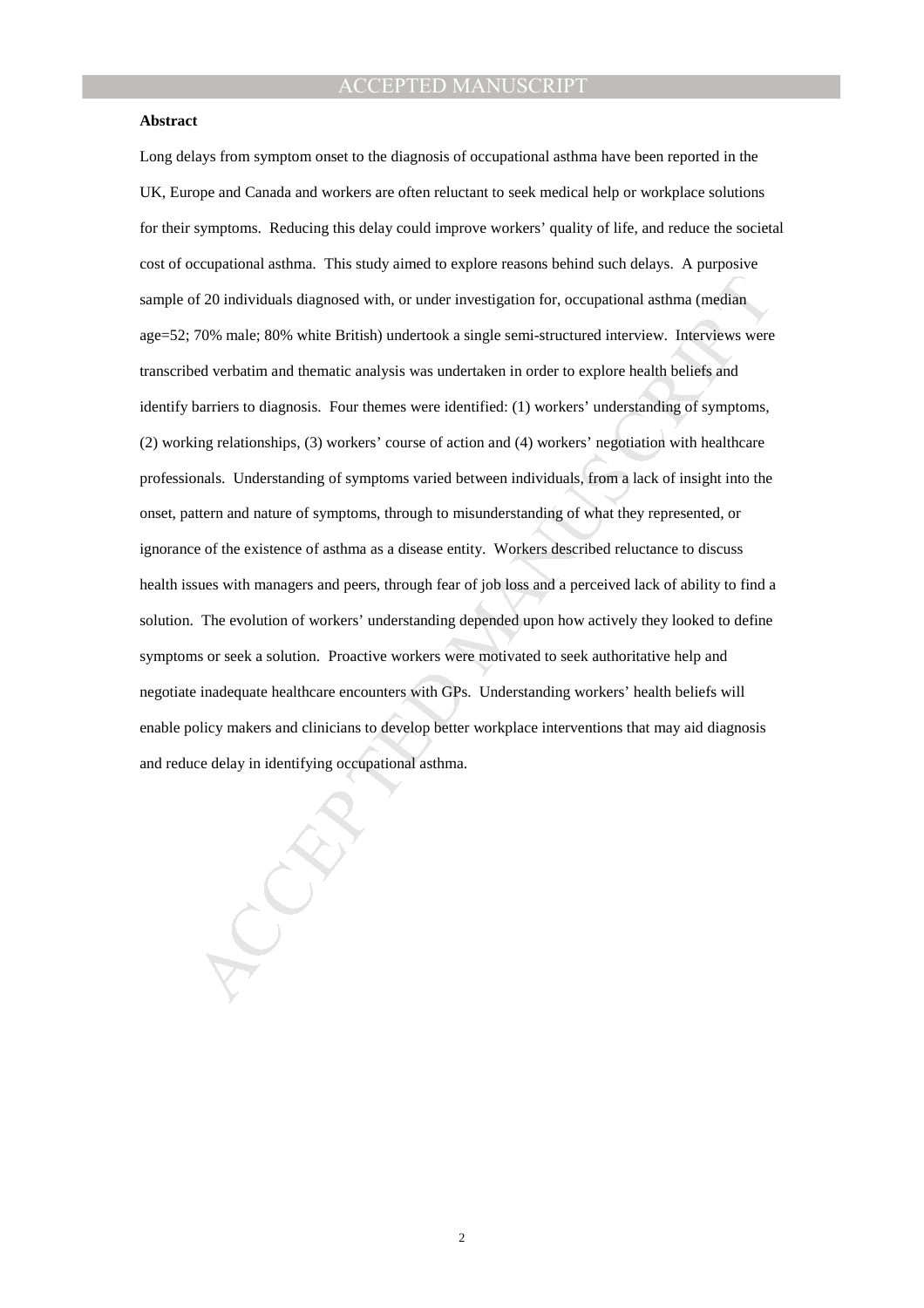#### **Introduction**

Occupational asthma is a disease characterized by variable airflow limitation and/or hyperresponsiveness, and caused by inhalation of an agent in the workplace [1]. Most cases of occupational asthma have an allergic mechanism, where there is sensitization to an agent after a latent period of exposure [2]. In western industrialized populations occupational asthma is the most frequently reported occupational respiratory disorder [3], and in the UK represents 1 in 6 cases of new-onset adult asthma [4]. Occupational asthma costs the UK £1.1 billion each decade [5]. This cost is to some extent avoidable, since individuals with a short latency between symptom onset and diagnosis or removal from exposure to a sensitizing agent, have a better prognosis when considering lung function and quality of life [4]. However, in cohort studies from the UK and from Canada, mean delays of 3-4 years between symptom onset and diagnosis or referral to a specialist, have been identified [6-8].

occupational respiratory disorder [3], and in the UK represents 1 in 6 cases of new-onset adul<br>4]. Occupational asthma costs the UK £1.1 billion each decade [5]. This cost is to some exter-<br>to, since individuals with a sho One fundamental reason for the delay in diagnosis of occupational asthma is a reluctance to report asthma symptoms by the worker [8]. Fear of losing work time, income or employment, and a lack of awareness of respiratory hazards at work have been cited as potential reasons for this [7-10]. In addition, lay perceptions of health vary according to patients' immediate cultural and social circumstances [11]. Such lay health beliefs may be particular to workers with occupational asthma, a group that comprises predominantly, but not exclusively, skilled and unskilled manual workers. Qualitative research was considered particularly important, since there has been no in depth study of health beliefs in workers with occupational asthma. Therefore, the specific aim of this study was to explore the health beliefs of workers with occupational asthma symptoms and establish a theoretical framework for understanding workers' beliefs and behavior.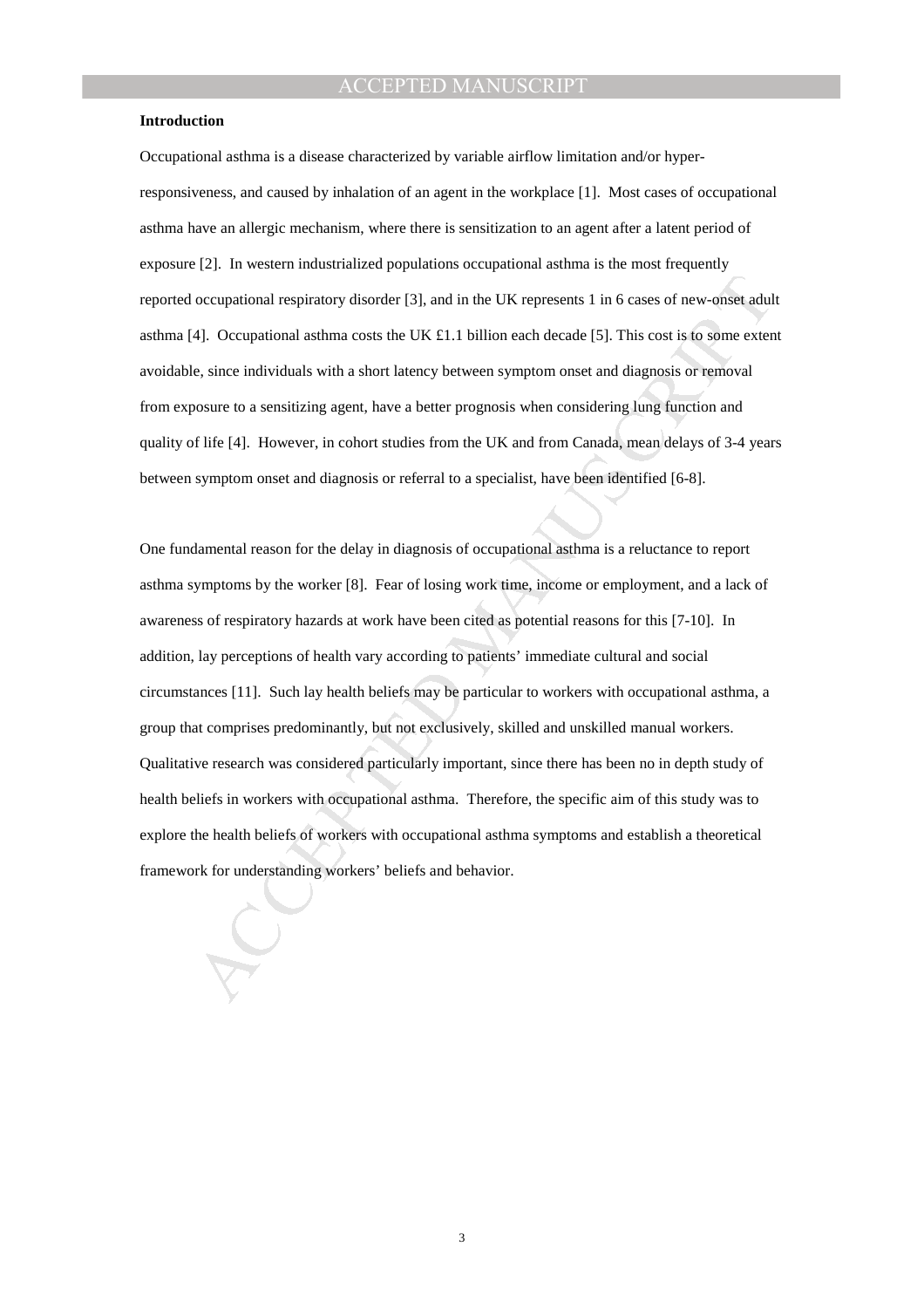#### **Methods**

The consolidated criteria for reporting qualitative research (COREQ) [12] were followed for structure and reporting of the methods section.

# *Study design*

An inductive, phenomenological qualitative methodology was selected as the most appropriate, given the study aims. Data were generated through semi-structured interviews.

# *Setting*

erive, phenomenological qualitative methodology was selected as the most appropriate, given<br>varis. Data were generated through semi-structured interviews.<br>We are recruited from the Heart of England NHS Foundation Trust Occ Workers were recruited from the Heart of England NHS Foundation Trust Occupational Lung Disease Unit, a tertiary referral unit based at the Birmingham Chest Clinic. Within this unit 3 occupational lung disease specialist physicians (including the primary author GW) have clinical responsibility for 50-70 new outpatient referrals per annum with suspected occupational asthma. New referrals are taken from primary care, secondary care and occupational health services throughout the West Midlands, UK.

#### *Eligibility criteria*

The eligible sample population included any adult of working age who had received a diagnosis of, or was undergoing confirmatory investigations for, occupational asthma. Workers whose first language was not English were eligible with a translator present.

#### *Sample selection*

Purposive sampling was undertaken (a non-probability technique where the sample is selected based on prior knowledge of a population and the purpose of the study [13]); the sample included male and female workers of any working-age and ethnicity, with a variety of occupations, based on common exposures associated with occupational asthma [14, 15].

#### *Participant recruitment*

Workers meeting the eligibility criteria for the study were approached directly by their attending clinician and referred to the primary author for recruitment and to provide written informed consent.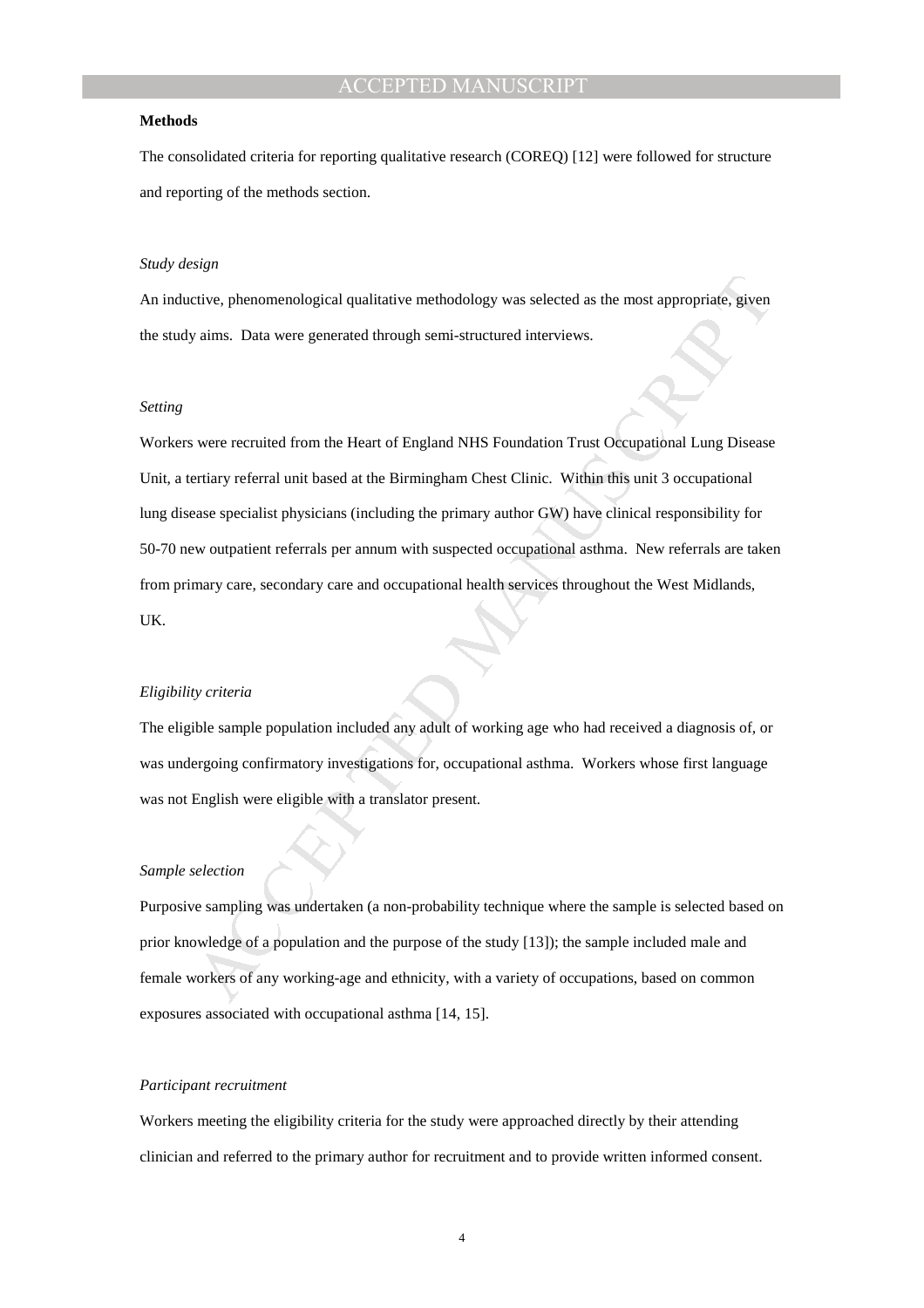There were no monetary incentives. The consent process and interviews were undertaken at the same clinic visit. Only one invited worker declined to participate, as he needed to leave quickly following his clinic appointment.

#### *Data collection*

ricipant underwent one face-to-face semi-structured interview with the primary author hasting<br>10 and 30 minutes (the majority of interviews lasted 15-20 minutes); all interviews took place<br>teated ellnic room at the unit. A Each participant underwent one face-to-face semi-structured interview with the primary author lasting between 10 and 30 minutes (the majority of interviews lasted 15-20 minutes); all interviews took place in a dedicated clinic room at the unit. A recording of each interview was made using a portable digital audio recorder, and field notes were taken during each interview to document any pertinent non-verbal responses. The initial questions confirmed basic demographic data (age, duration of employment) and thereafter the interview schedule contained five domains: (1) the patient's *understanding of their symptoms, (2) initial response to symptoms, (3) the general practitioner and occupational asthma, (4) social structure and occupational asthma, (5) the employer and occupational asthma.* Questions were generated from prevailing ideas within the background literature [6-10, 16] and through discussion with qualitative research and subject specialists (AS, SB, JA). The interview schedule is shown in the supplemental online appendix.

#### *Data transcription*

All interviews were transcribed by hand into Microsoft Word: Mac 2011 Documents (Mac version 14.1.4; Microsoft Corporation, Redmond, WA, USA) by the primary author. Grammar was left unchanged and spelling conventions of Standard UK written English were used. The purpose of this was to aid the readability where there was linguistic variation, particularly where West Midlands' English dialects were used. The meanings of words are shaped by the manner in which they are spoken [17, 18], therefore utterances such as 'um' or 'er', sighs and in-/out-breaths, emphasized words, laughing and coughing, and encouraging noises (such as 'mm'), as well as verbal interactions such as false starts, repetitions, pauses and overlapping speech were included [17, 19]. Non-verbal features were represented only when cited in field notes, where it was felt that they aided the interpretation of accompanying speech. Interruptions were acknowledged but their content not transcribed, and social conversation pre and post each interview was excluded.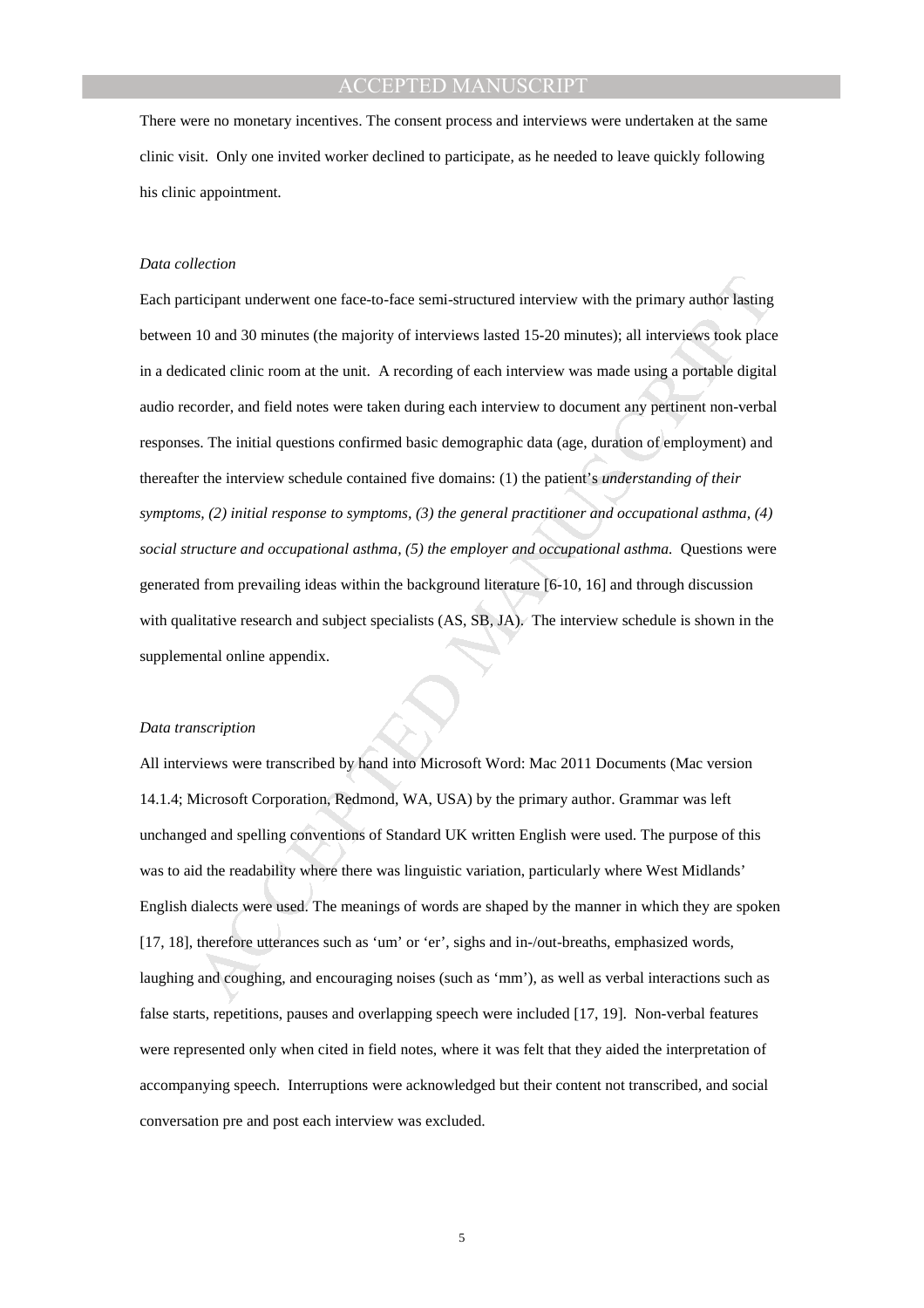#### *Thematic analysis*

Thematic analysis was undertaken by the primary author, with a co-investigator (AS) acting as a critical friend [20, 21]. Analysis commenced once data collection was underway, using empirical data driven codes in an inductive process. An interim coding scheme was developed after 10 interviews and the semi-structured interview schedule was adapted to pertinent themes (online supplement contains final interview schedule). Further interviews and analysis were undertaken simultaneously until no further new themes were identified (audit trail is available). Typicality of response and deviant case analysis, as well as the role of the researcher in the research process (reflexivity) were all considered, in order to maximize trustworthiness [13].

#### *Reflexivity*

final interview schedule). Further interviews and analysis were undertaken simultaneously<br>further new themes were identified (and<br>it mail is available). Typicality of response and deviatives<br>lysis, as well as the role of t The primary author (GW) is a 36-year old male White British specialist doctor in respiratory medicine. As a consequence, it was particularly important to gain rapport with each subject early during the interview. One particular reason for this was to encourage openness in response to sensitive questions about working and healthcare relationships. The openness of participants may be affected by the fear that criticism regarding an employer can lead to negative employment consequences. The interview site was an empty clinic room in an NHS department, chosen in order that workers could undertake consent and interview in one visit. The primary author explained that clinical judgments were not being made on the basis of participants' responses, however the researchers acknowledged that the interview location can impact on data generation [13, 22]. In a hospital location the identity of the participant as a patient may be more prominent, than, for example a home location where their own identity may be reaffirmed by surroundings. Given the limited time given to establish rapport, the primary investigator stated that confidentiality was assured, interaction was non-judgmental and genuine interest to the participants' experiences was given, within a relaxed atmosphere.

## *Ethical approval*

Ethical approval for the study was granted by the North West (Haydock) National Research Ethics Service (NRES) Committee (REC reference: 13/NW/0035).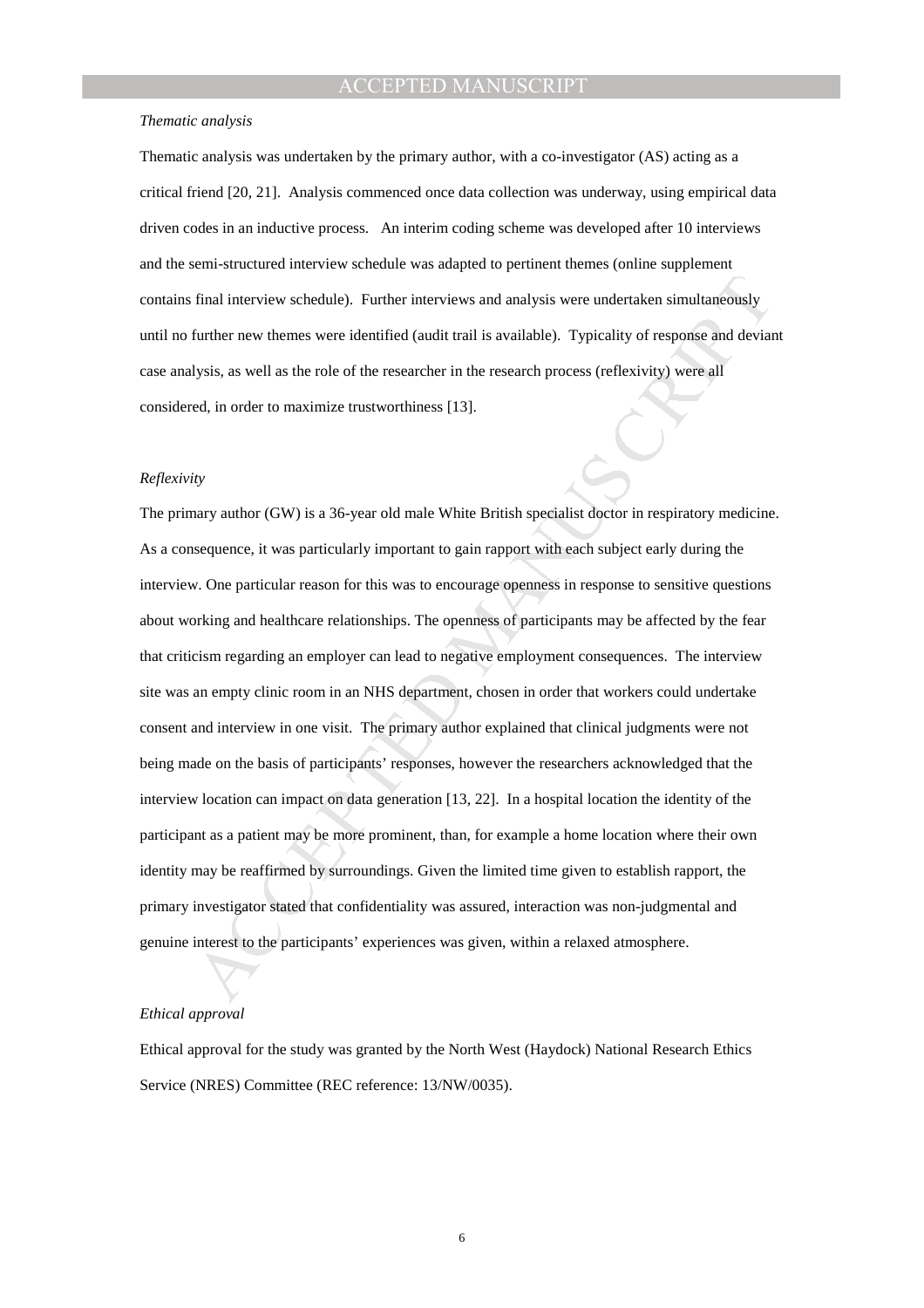### **Results**

### *Descriptive analysis*

Twenty workers participated in the study (14/20; 70% male) and the median age was 52 (interquartile range=49-57). Sixteen out of 20 (80%) of workers were White British and the other 4 were Pakistani, British Asian (of Pakistani origin), Black Caribbean and White Eastern European (Polish). Workers' occupations and exposures were varied and these are shown in Table 1. Five participants worked in the healthcare industry, and the most commonly encountered causative agents were isocyanates (n=4), wood dust  $(n=2)$ , metalworking fluids  $(n=2)$  and solder flux  $(n=2)$ .

#### *Qualitative analysis*

ons and exposures were varied and these are shown in Table 1. Five participants worked in the industry, and the most commonly encountered causative agents were isocyanates (n-4), <br>to tra-2), metalworking fluids (n=2) and Four themes concerning health beliefs and health-seeking behavior were identified: (1) the worker's understanding of his/her symptoms, (2) working relationships, (3) the worker's initial course of action, and (4) the worker's negotiation of healthcare encounters. Themes, sub-themes and codes are summarised in Table 2.

# *Theme 1: The worker's understanding of his/her symptoms*

Five out of 20 (25%) workers lacked insight into the onset of their symptoms, with one worker [P5] suggesting that this was due to the intensity of shift work:

[P5] *"I don't speak with anybody before with this problem [asthma symptoms] because I don't see the problem… After eight hours I think it is a little bit hard to check on these things because you are working, you are tired"*.

Nine out of 20 (45%) workers considered asthma symptoms to be normal while working, that is, expected from working with dust or chemicals, normal for undertaking shift work, or part of ageing or deconditioning (illustrated in Table 3). Eight out of 20 (40%) workers appreciated their symptoms but ignored them, either because they appeared to be short self-limiting illnesses, or they were not perceived as serious enough to warrant further attention. Indeed one worker [P12] sought medical assistance only when his symptoms began to impact on him: *"I was leaving my shift early, so obviously I* weren't earning my normal wages, so it was starting to impact on my lifestyle, my job and my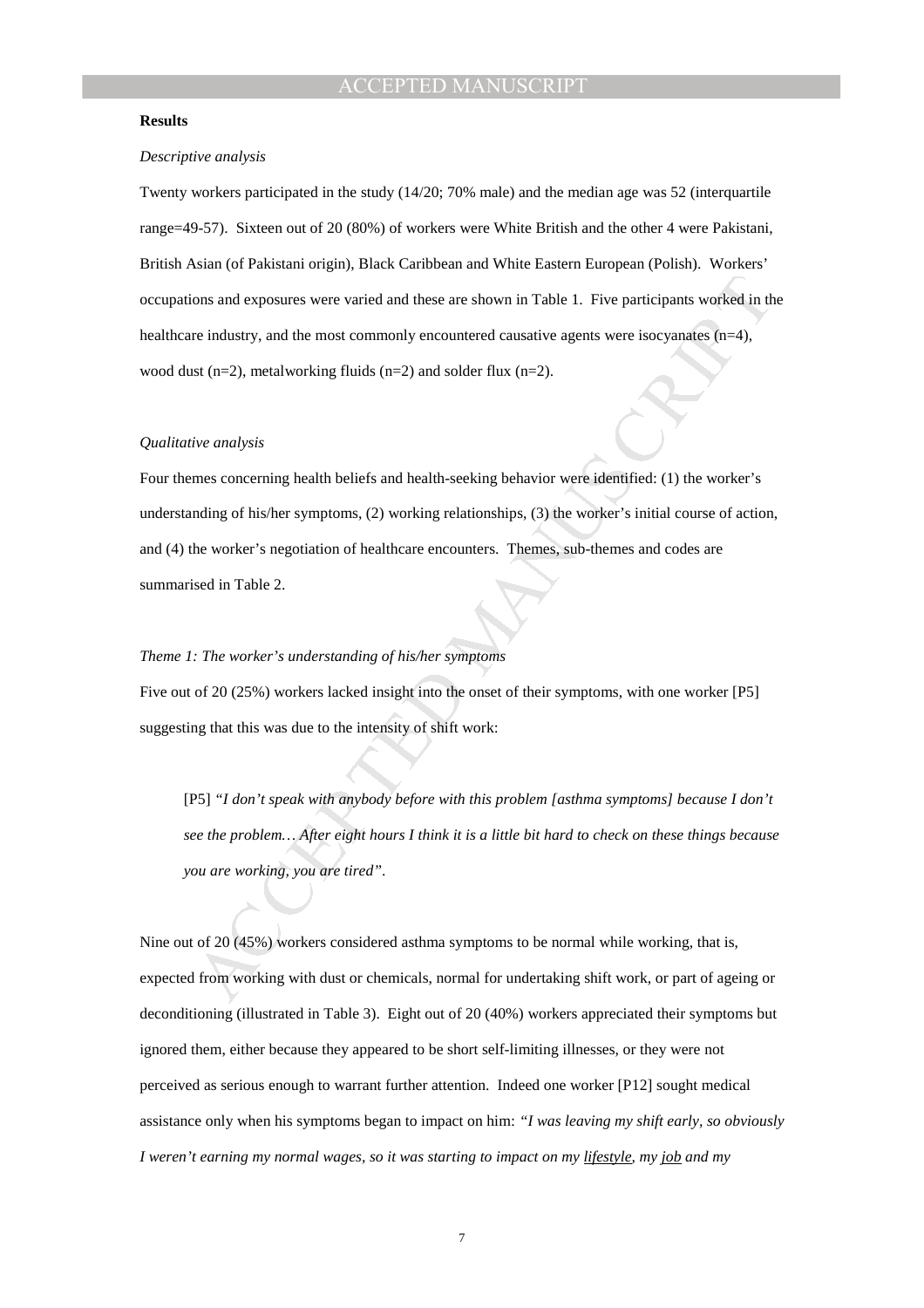*earnings".* Six out of 20 (30%) workers initially failed to recognize the work-related pattern typical for occupational asthma symptoms, due to their gradual or indistinct onset. In one case [P17] the reasons for this were identified as the symptoms being masked by a hectic lifestyle. Five out of 20 (25%) workers did recognize the work-related pattern but dismissed work as the cause because environments were not dusty, no colleagues were affected, or because there was a long latent exposure before symptom onset (see Table 3).

For 7/20 (35%) workers suspicion of work causation was triggered only by a significant event such as a serious illness (pneumonia, hospital attendance) (3/20; 15%) or a discussion with a colleague regarding the meaning of their symptoms (4/20; 20%).

[P11] *"There was a person at work who had to retire um: for the same reason, retired very early, working in the same theatre, and she said "this is what happened to me, I think it may be happening to you as well".* 

symptom onset (see Table 3).<br>
(135%) workers suspicion of work causation was triggered only by a significant event such as<br>
Illness (pneuroonia, hospital attendance) (3/20; 15%) or a discussion with a colleague regarding<br> Ten out of 20 (50%) workers recognized their symptoms but misattributed them (Table 3) to recurrent self-limiting respiratory tract infections (4/20; 20%) or other serious illnesses (cancer (3/20; 15%), tuberculosis (1/20; 5%), heart disease (2/20; 10%)); this was often based on previous or family experiences. Importantly 3/20 (15%) workers were unaware of asthma as a disease entity, either with no previous exposure (2/20; 10%) or believing it to be a childhood disease (1/20; 5%). Conversely, one worker [P12] had previously suffered from allergic diseases which enabled him to recognize the symptoms rapidly: *"Yeah well I'd had mild asthma as a child which had gone, I've also had, as a child, hay fever- sort of allergy type things so- no I was aware it was asthma- my partner's got asthma as well="*.

# *Theme 2: Working relationships*

Workers frequently did not discuss their symptoms with work colleagues (see Table 4). Five out of 20 (25%) workers feared that "careless talk" about their ill health would reach management and have a detrimental effect on their employment, through which they might suffer financially. Six out of 20 (30%) workers (all male) stated that health matters were never discussed at work, either because there

8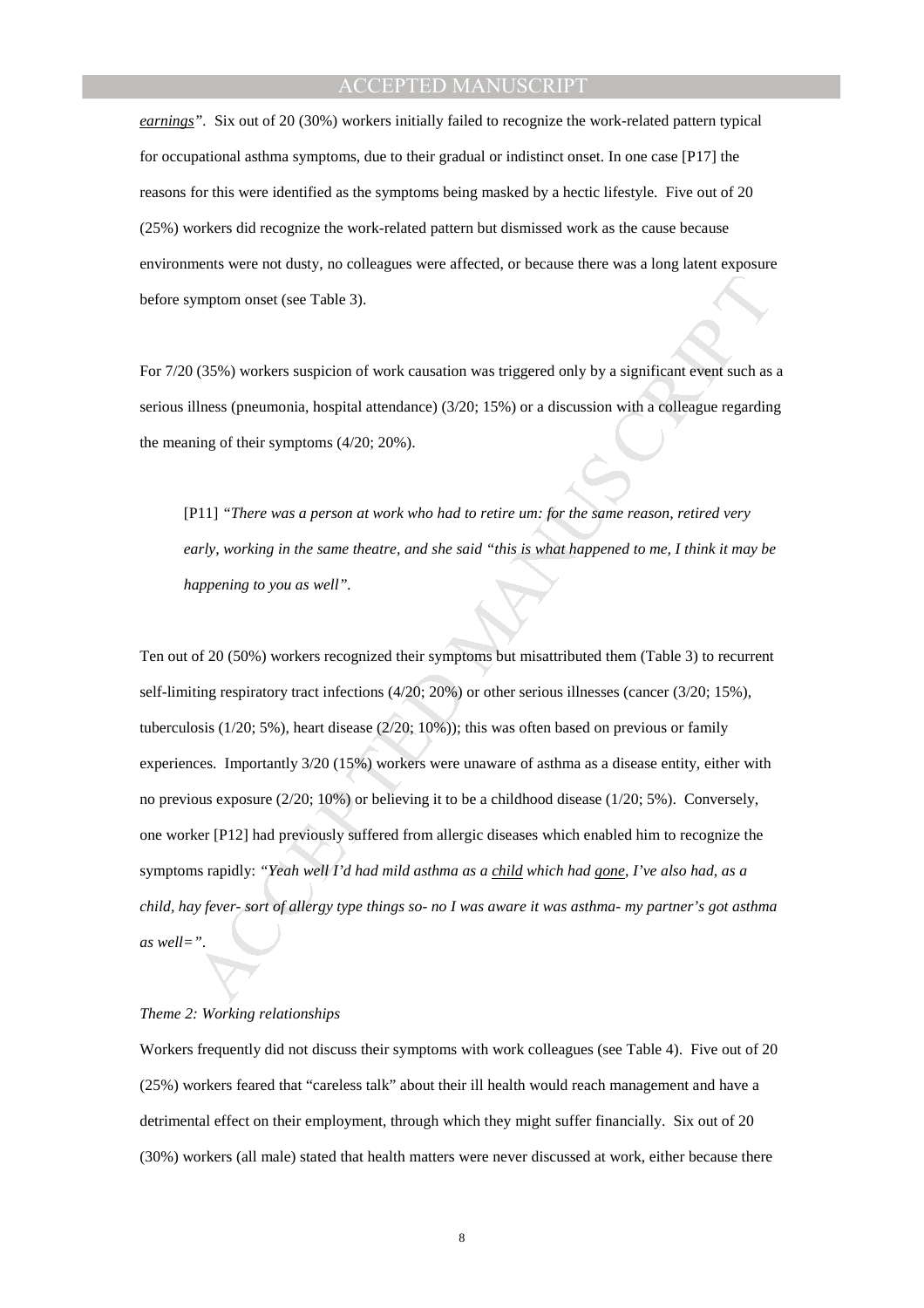was no prevailing culture for open discussion, because colleagues were not able to provide a solution, or if a worker was perceived as unfit by his/her colleagues this might cause antipathy.

; this was cither due to inaction from ignorance of workplace health and safety, or through<br>of workers' complaints of ill health. In fact 6/20 (30%) workers suggested that their<br>ments only took their concerns seriously on Seventeen out of 20 (85%) workers described poor relationships with their employers over health matters. Many of those workers felt that management would not acknowledge their concerns (see Table 4); this was either due to inaction from ignorance of workplace health and safety, or through mistrust of workers' complaints of ill health. In fact 6/20 (30%) workers suggested that their managements only took their concerns seriously once authoritative information was available, such as a report from occupational health or an occupational lung disease specialist. 4/20 (20%) workers identified individual managers who they felt were unsympathetic or ineffectual in dealing with their concerns. 12/20 (60%) workers believed that company productivity was considered more important than the health and safety of employees, and 2/20 (10%) workers felt they were being exposed to an avoidable risk of asthma because their employer would not pay for process control measures, such as local exhaust ventilation on soldering stations [P5]. One worker [P4] was intimidated after raising concerns:

[P4] *"I got warned at work for telling the other ward hostesses who do the same job as me (..) because I seen them at break and they had me in the office and they told me to stay (.) don't come over the other side of the hospital"*.

Therefore many workers were dissuaded from discussing their health issues with managers, mainly for fear of being seen as unfit for work and being dismissed, but also because they could not see that it would effect a workplace solution.

However, 2/20 (10%) workers had more positive relationships with their employers; one worker [P2] found his employer to be both communicative and supportive due to trust developed through long service: *"I've been with the company twenty-three years, and I'm quite happy to work there and they have supported me… I'm quite happy that the management know about my issues, and the job they're giving me is suitable"*; the other worker [P11] felt that his manager was supportive and proactive in finding a solution, and was almost being too cautious in redeploying him: *"The theatre manager at the*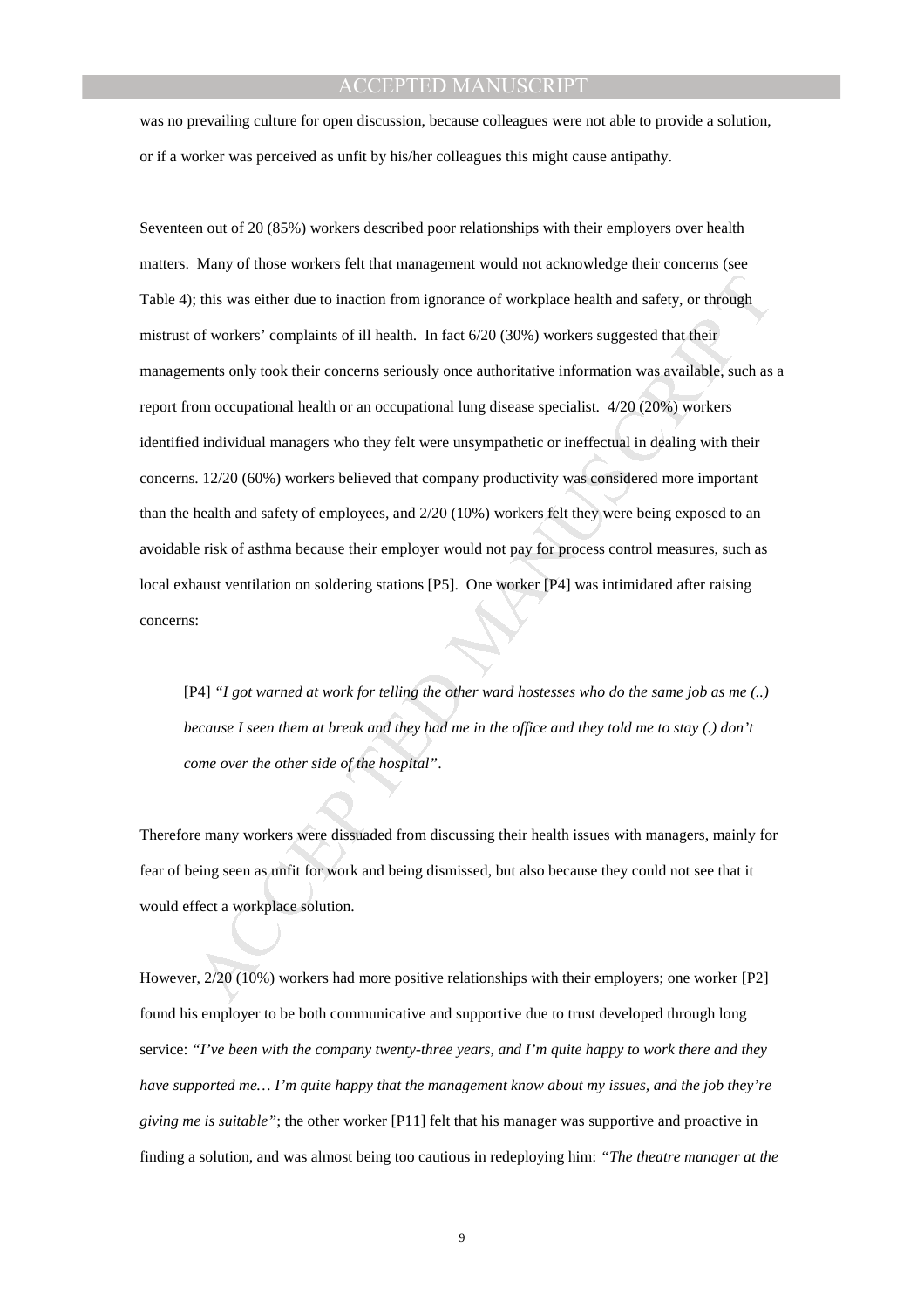*time was very concerned, he wanted to redeploy me to another department and take me out of theatres completely"*.

# *Theme 3: The worker's initial course of action*

edged their symptoms. Most workers consulted their GP, although one worker [P2] self-<br>to his employer's occupational health. Fight out of 20 (40%) workers were prompted to take<br>y a family member, particularly when short-l Eight out of 20 (40%) workers responded proactively to seek an explanation or solution once they had acknowledged their symptoms. Most workers consulted their GP, although one worker [P2] selfreferred to his employer's occupational health. Eight out of 20 (40%) workers were prompted to take action by a family member, particularly when short-lived symptoms had recurred or become permanent: *[P2] "They [patient's family] thought that this coughing is getting regular and, you know, it needs sorting, you need to have a word with the doctor about it".* Conversely 2 workers felt that their families gave no encouragement to them to seek help due to lack of insight into work processes and the nature of asthma. Additionally one worker [P3] felt stigmatized by his asthma symptoms, which he felt were comparable with those of depression, and would be seen as unfit for work by his family. Two workers described becoming a source of support or authoritative advice for their colleagues:

[P4] *"The girls [colleagues] were asking me how did I get on? You know with tests and that, and I said that er (.) .hhh you know, I said they ought to be careful and- and just watch out for symptoms"*

Six out of 20 (30%) workers sought little in the way of an explanation or a permanent solution. This was manifested by repeated episodes of sickness absence: *[P8] "I was having a lot of time off as well, gave me a lot of hassle at work as well… if I feel that something's not right in there I'll go home"*, or by presenteeism: *[P13] "I've never liked taking time off work, so even when like I've struggled, I've kind of just like persisted and just carried on"*. A variety of reasons for persisting at work while unwell were given by workers, such as fear of financial loss: *[P18] "I mean I could've really come out- really done with coming out of it, but (.) everybody needs to earn a living"*, fear of being penalised: *[P8] "If you have time off they still chuck the rulebook at you. I was feeling ill right but I still had to go to work"*, and a sense of responsibility to the employer: *[P12] "I'm a [shift] manager,*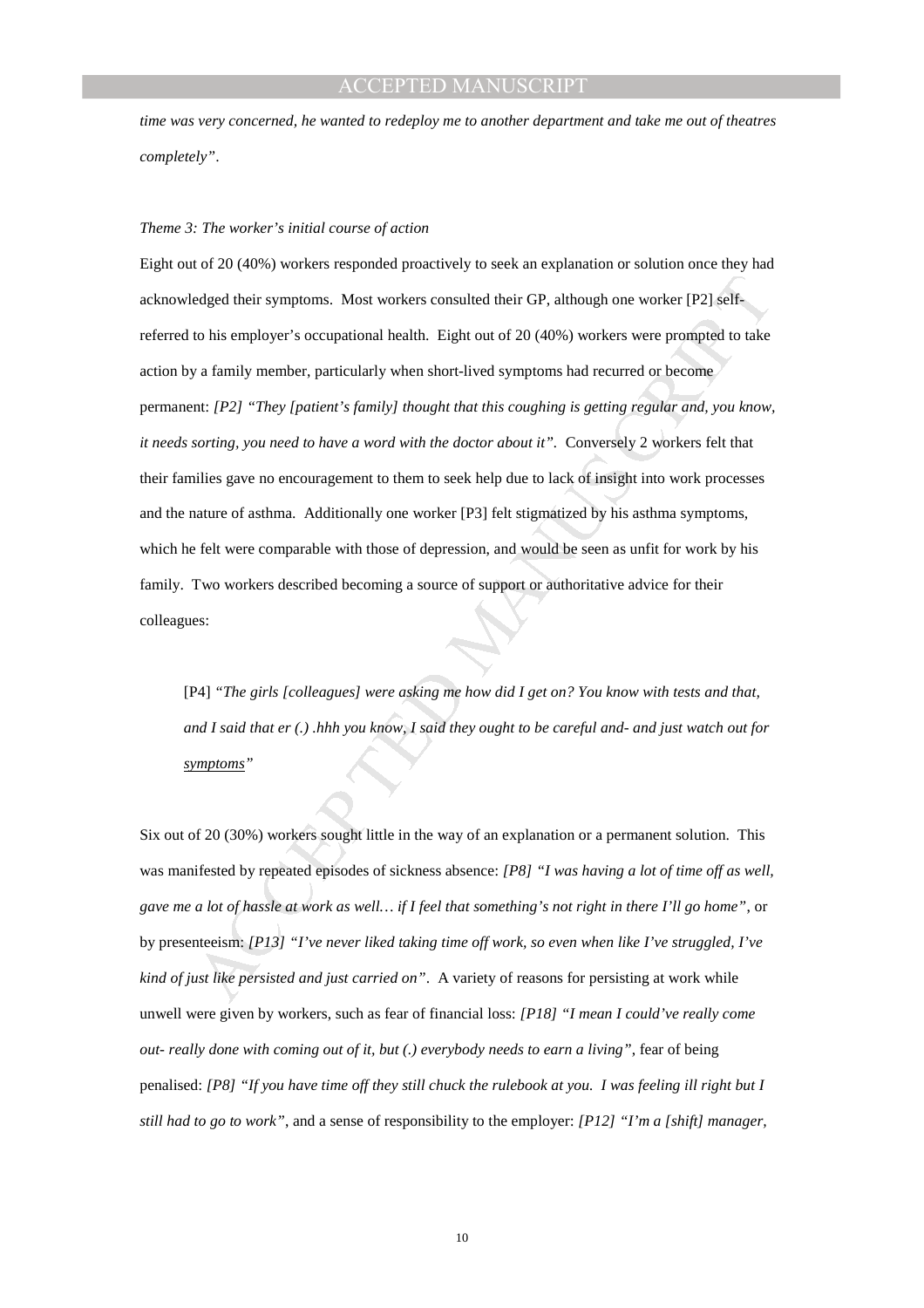*so I couldn't really lose much time, you know... I need to be there to run the show really, not sounding silly, you know but- they do rely on some of us"*.

# *Theme 4: The worker's negotiation of healthcare encounters*

xclusively an appointment with their GP, was unhelpful, with inadequate action being taken technic symptoms or make a diagnosis. 7/20 (35%) believed that the GP failed to enquive about upation or whether their symptoms we Sixteen out of 20 (80%) workers believed that their initial encounter with a healthcare professional, almost exclusively an appointment with their GP, was unhelpful, with inadequate action being taken to explain their symptoms or make a diagnosis. 7/20 (35%) believed that the GP failed to enquire about their occupation or whether their symptoms were work-related; indeed 3/20 (15%) workers stated that they had to prompt the GP in order to enable discussion about risk associated with their job, or the implication of a work-related symptoms: *[P20] "It was me that mentioned work- it was me that said I'm a painter I can't just say I got asthma, that's me I can't work anymore"*. Many workers felt that they were given an inadequate explanation for the work aspects of their symptoms either by being dismissed without further exploration or by over-simplifying the pathology: *[P6] "All the time I'd be sort of struggling with this sort of wheezy sort of chesty cough sort of thing… and they [GPs] sort of went "oh post nasal drip""*. One worker [P15] believed that his GP dismissed his concerns about the work aspect of his symptoms because he thought that he was exaggerating for financial gain. 7/20 (35%) workers believed that their GP initially followed the wrong diagnostic line: *[P7] "I just had what I call pain in the middle of my chest… so they [GP] always said "it's your heart, it's your heart" 'cos it- at that time I wasn't coughing constantly"*; for some this exploration was understandable, though for others this was an unacceptable cause of delay.

Eight out of 20 (40%) were proactive in negotiating the medical management of their illnesses, by questioning the explanations they were given, or simply asking for a second opinion. 4/20 (20%) workers recognized the limitations of their GP consultations and identified the work link themselves, through Internet research or by evolution of the symptom pattern:

[P20] *"…and then she [practice nurse] just said "you got asthma" (..) and I said well (.) I'm not happy with you just telling me I've got asthma, I paint cars for a living (.) if I go in somewhere and I've got asthma, then that puts me out of work (.) er:: so (.) what sort of asthma have I got, you need to be a bit more specific than that?*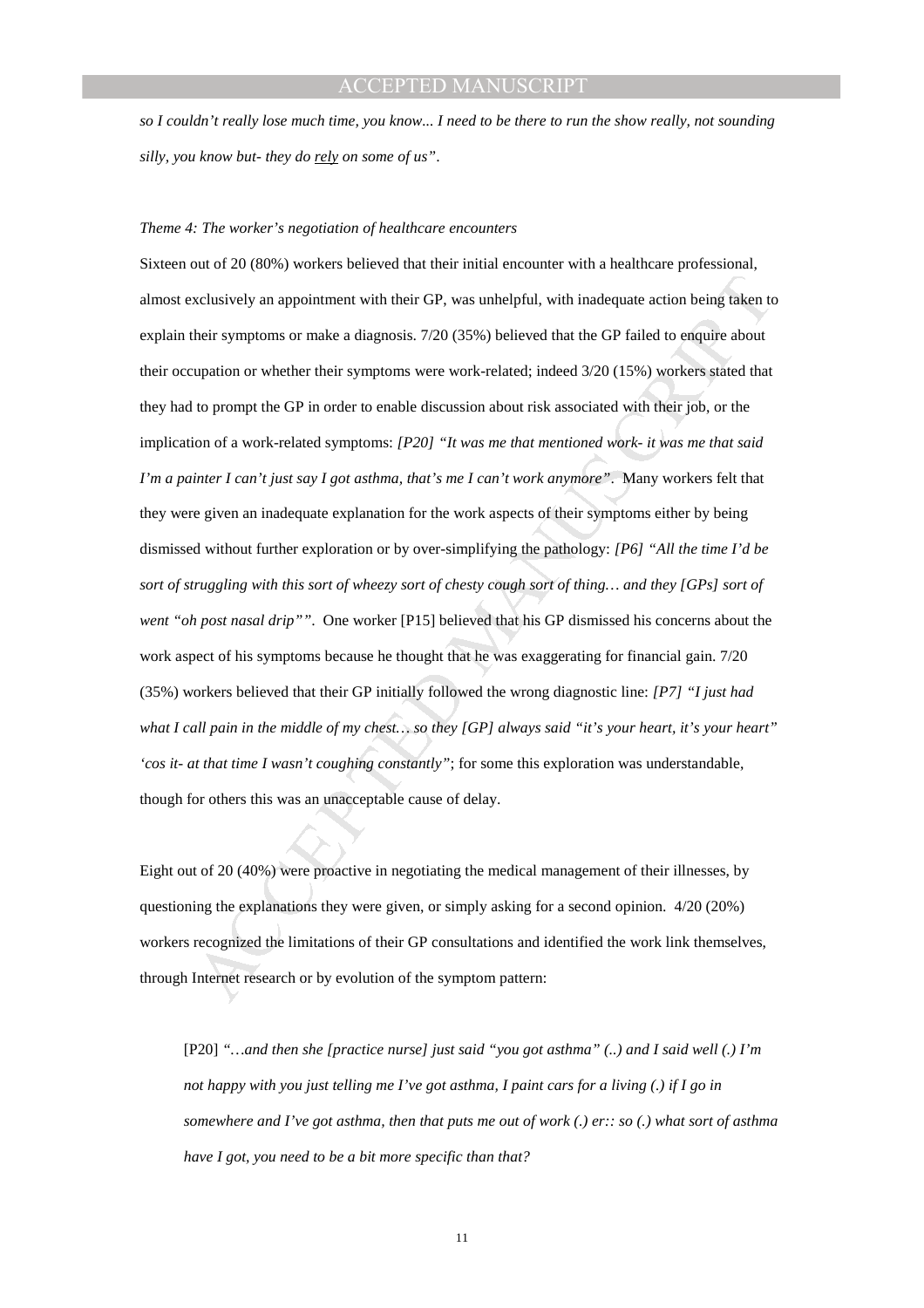[P3] *"I started to think, it's actually at its worst (.) in the first few weeks of the course [plumbing course] and then sort of improves, and then it starts off again… when all the soldering were taking place… So then I start to put two and two together",* 

[P7] *"I kept saying there's no ventilation, there's no extractor fan. I looked it all up, found out it could cause different types of cancer and that, and said I'm sure it's works related".* 

5/20 (25%) workers accepted an initial inaccurate explanation for symptoms by their GP, or in one case by a respiratory physician, because they were seen as an authoritative. One worker [P3] had his own misunderstandings fuelled:

(PT) "I kept saying there's no ventilation, there's no extractor fan. I looked it all up, found out<br>ontil cause different types of curreer and that, and staid I'm sure it's works related."<br>We work ts accepted an initial i [P3] *"I genuinely thought I'd got a chest infection um: (..) Then as my GP sort of- (..) confirmed that (.) I believed him and I took the antibiotics and I took stronger antibiotics… and then I'm told there are six thousand viruses out there and- so you believe them, they're the medics you know"*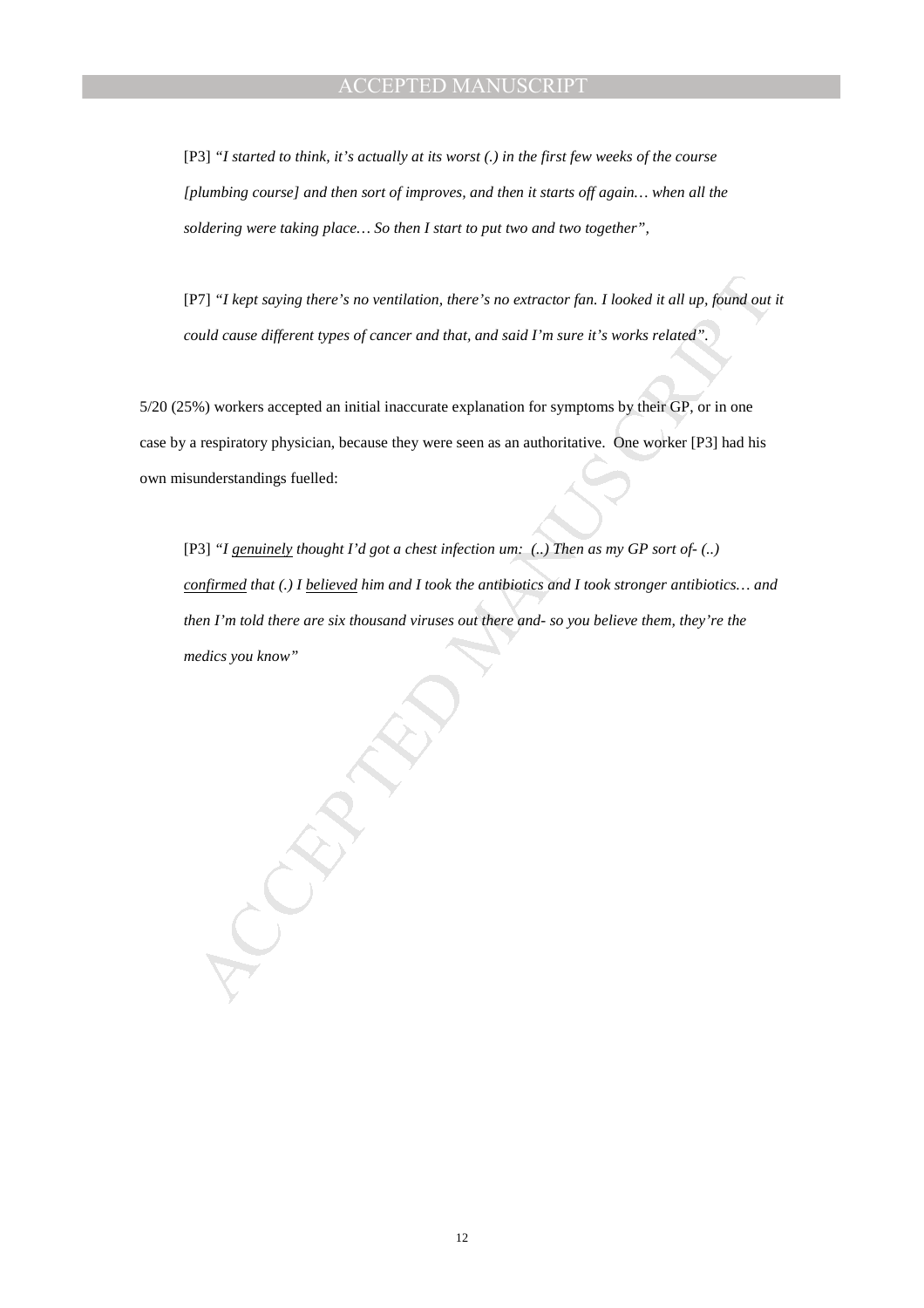#### **Discussion**

This study used a qualitative approach to define the health beliefs and behaviour of working-age adults with occupational asthma symptoms through semi-structured interviews and thematic analysis. Four major themes were identified that were important in how workers behaved with regard to their asthma symptoms before diagnosis. There was a variation in how workers perceived the onset, the timing and the seriousness of their symptoms, and the evolution of their understanding was heavily dependent on how actively they pursued advice or a solution for their symptoms.

#### *Understanding symptoms*

ations of their symptoms, and the evolution of their understanding was heavily dependent on<br>vely they pursued advice or a solution for their symptoms.<br>
anding symptoms<br>
anding of symptoms<br>
anding of symptoms<br>
anding of sym Understanding of symptoms varied between individuals from a lack of insight into the onset, pattern and nature of symptoms, through to misunderstanding of what they represented, or ignorance of the existence of asthma as a disease entity; indeed most workers who were interviewed failed to suspect or identify asthma as the cause for their symptoms initially. This is expected, since there is a variation in perception of asthma symptoms amongst non-occupational asthmatics, with poor insight and underappreciation of severity of symptoms described in male and female adults of all ages and socioeconomic backgrounds [23-25]. This may account for significant delays in diagnosis in the occupational setting, where latencies of 8-months or more between the onset of asthma symptoms and consulting a physician have been reported [8]. Many workers in the present study required a cue to action to change their health seeking behaviour, such as an illness event, a prompt by a family member or colleague, or a decline in physical function affecting their ability to work. However, despite evidence that UK Health and Safety Executive educational campaigns have reduced the incidence of occupational asthma related to certain individual exposures like isocyanates in motor-vehicle repair [26, 27], no worker in the present study indicated that a workplace educational intervention had changed their understanding of their own symptoms.

## *Working relationships*

Employers were perceived as ignorant of health matters, and ineffective or intimidating when dealing with workers' concerns, often because workers believed that their focus was on the financial cost of asthma (loss of productivity) rather than the human cost of ill health. Indeed workers feared being seen as unfit for work, losing their employment and suffering financially; for many it was understandably

13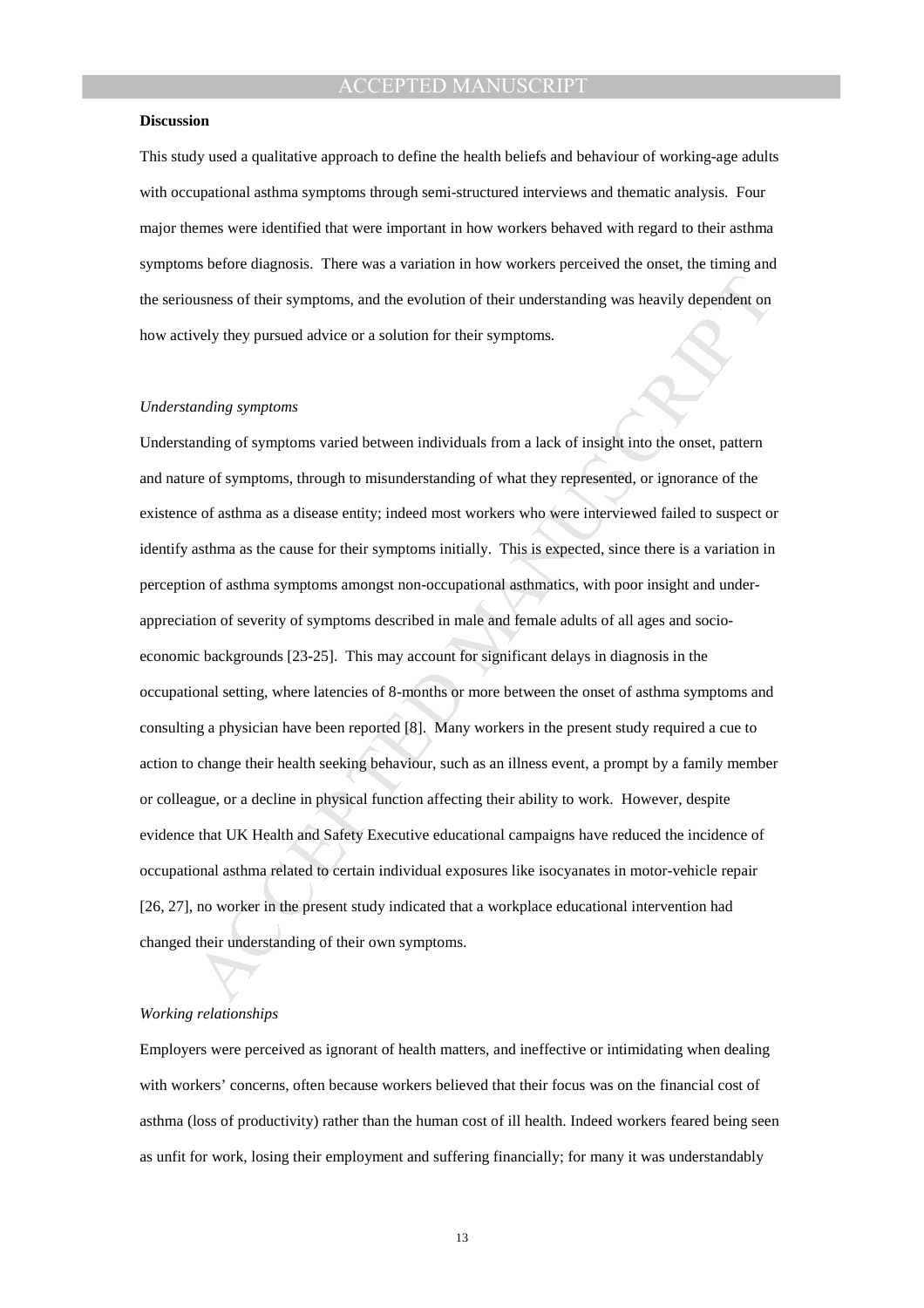more preferable to carry on in a job exposed to respiratory hazards, than to face unemployment or difficulties finding equivalent work. In the study by Bradshaw et al. [9], a significant proportion of workers with occupational asthma continued working with asthmagens that caused ongoing symptoms, since the fear of financial loss through job loss was greater than the concern for their own respiratory health. This is understandable as around 85% of workers who leave their employment (either become unemployed or find alternative work) suffer a loss of income of 22-50% [28-31]. Additionally, a large proportion of the costs of occupational asthma are borne by the individual worker (49%) rather than the employer (3%), who therefore has little incentive to act [5].

### *Action, inaction and negotiation*

byed or find alternative work) suffer a loss of income of 22-50% [28-31]. Additionally, a large<br>on of the costs of occupational asthma are borne by the individual worker (49%) rather than th<br>accion of the costs of occupati The current results highlighted that the evolution of a worker's understanding of their symptoms depended upon how motivated they were to define them, or seek a solution. Proactive workers would seek help from an accessible authority, who was usually the GP; some workers later became a source of authority themselves for other affected workers (the 'go-to' person). Motivations for seeking medical help were from enhanced internal foci on symptoms as they worsened or recurred, from the inability to work and earn money while experiencing symptoms, or through pressure from family members. Passive workers either took repeated episodes of sickness absence without further exploration of causation, or persisted at work with symptoms through fear of losing their job, a sense of responsibility to colleagues or their employer, or simply because they felt that the symptoms they were experiencing did not impact on their function. Indeed there is evidence that workers persist in work environments despite knowing they are being exposed to respiratory hazards, which in some cases actually cause them harm [16].

Although there was more than one pathway for accessing healthcare (some routes were closed off to several workers; if an employer had no formal occupational health provision, or there was no Trades Union representation) most workers saw their GP in the first instance. However, it was common for individuals to reflect on poor experiences, mainly generated by missed opportunities to identify work causation. The inability to identity causation was attributed to the GP's lack of enquiry, dismissing work-related information, oversimplifying symptoms or misdiagnosing. This is supported by data that shows GPs, who have an important role in screening for occupational asthma, fail to enquire about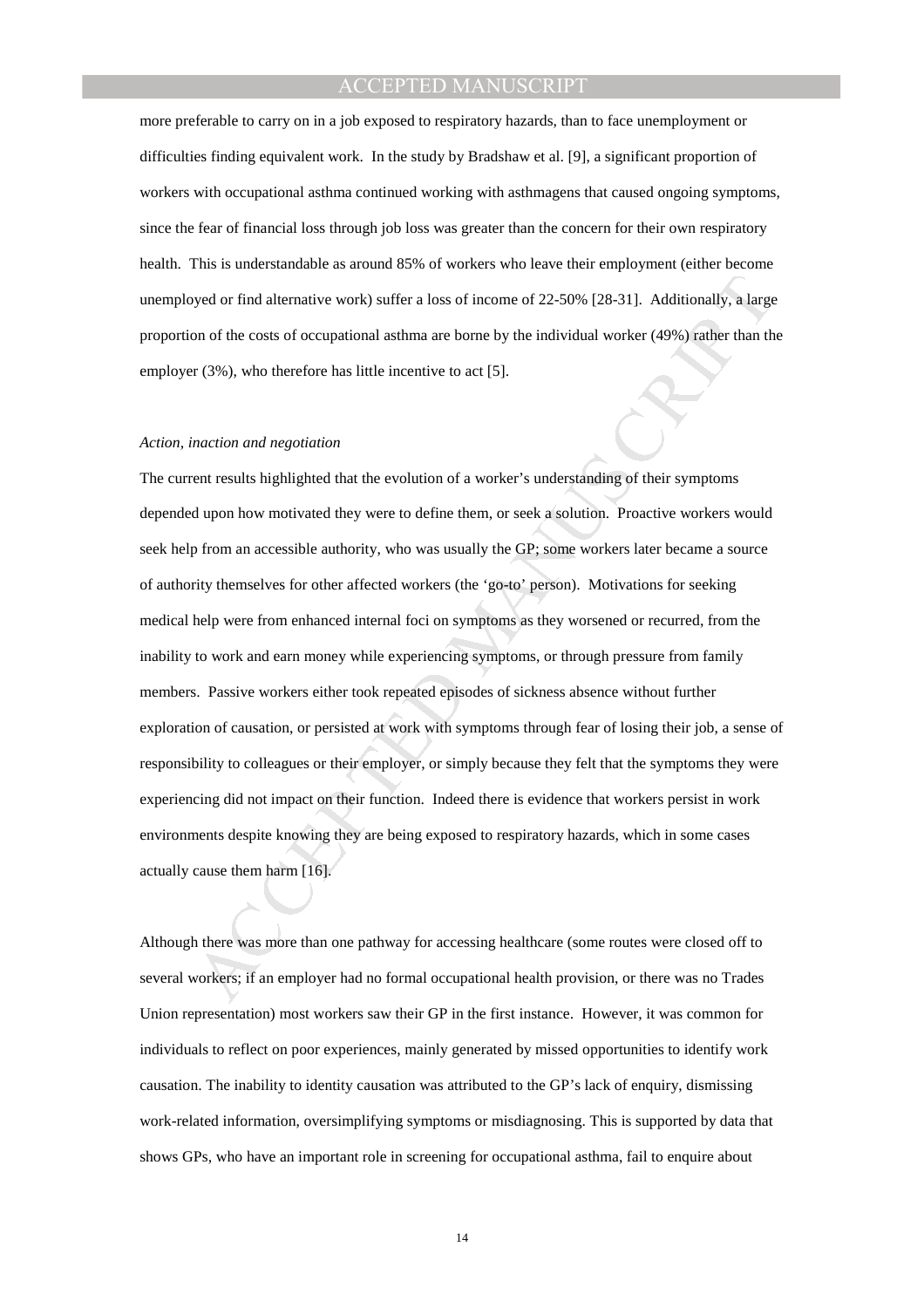occupational exposure and the effect of work on asthma symptoms [32] despite recent guidance [15]. In cross-sectional studies, GPs have cited insufficient time, lack of expertise and poor access to specialist services as barriers to diagnosis [8, 33, 34].

Proactive workers negotiated ineffective encounters by questioning poor explanations; however, passive workers repeatedly accepted poor explanations, even when their understanding of the worksymptom relationship was accurate. The health belief model explains differences in behaviour by variations in workers' health beliefs [35, 36]; these are core beliefs related to the perceived seriousness of- and susceptibility to a disease, personal costs and benefits of changing behaviour, and the presence of specific cues to action, such as illness events. Indeed, in this study there appear to be key influences motivating a worker to seek an explanation for their symptoms or a definitive solution (see Figure 1):

#### *Limitations*

workers repeatedly accepted poor explanations, even when their understanding of the work-<br>n relationship was accurate. The health helief model explains differences in behaviour by<br>is in workers' health beliefs [35, 36]; th Participants had a variety of causative exposures, and were broadly representative of workers with occupational asthma in the West Midlands, UK [14]. 80% of workers interviewed were British males, the rest were English-speaking ethnic minority workers. However some locally represented ethnicities, such as Irish, Somalian or Black African were not accounted for in the sample. The sampling strategy accommodated workers already diagnosed with occupational asthma and undergoing clinical followup, which may have introduced recall bias, and excluded those workers who had not yet sought, or had no intention of seeking healthcare, who may have different health beliefs. These biases limit generalizing the findings to all workers with work-related respiratory symptoms. Additionally data collection was not a purely inductive exercise because the interview schedule was determined beforehand, albeit loosely; a compromise was required to ensure that data collection was reasonably practicable. In order to increase truthfulness and reduce subjectivity, strategies such as deviant case analysis and triangulation via a critical friend, were employed.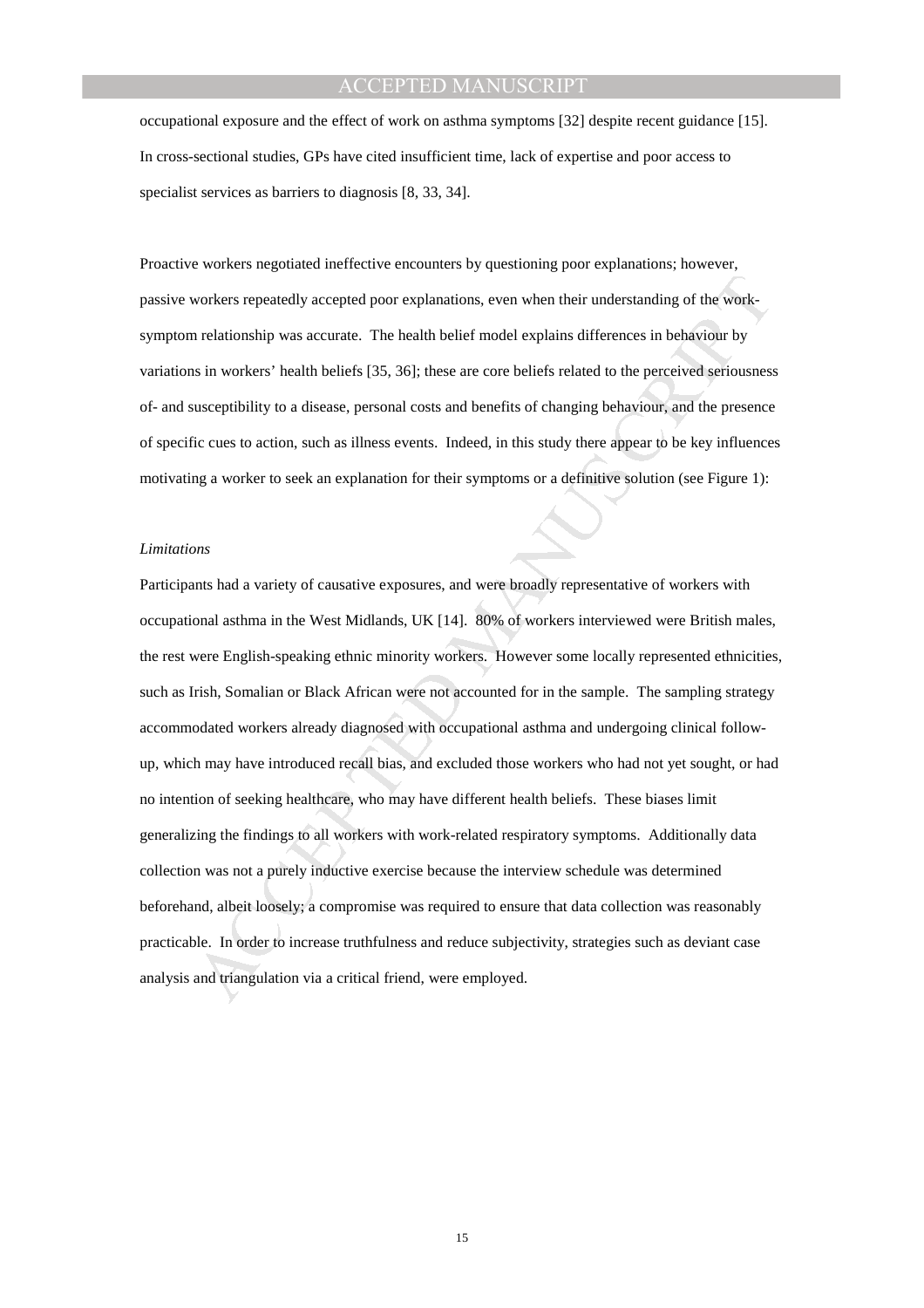#### *Conclusion and Implications for Practice*

se to a significant delay in diagnosis for many workers. These are basic insights that should be a<br>sel of or when designing workplace interventions, and should be considered in addition to the<br>and goals associated with wor This study aimed to gain an in depth understanding of the beliefs and behaviour of workers with occupational asthma symptoms, and define the major barriers to diagnosis on the part of the worker. Perceptions of asthma symptoms in the workplace varied, with some aspects such as lack of insight into symptom onset, and poor awareness of work-effect or the nature of chronic asthma, likely to predispose to a significant delay in diagnosis for many workers. These are basic insights that should be accounted for when designing workplace interventions, and should be considered in addition to the educational goals associated with work hazards and risk. Many symptomatic workers were discouraged from taking action through a fear of financial loss, or a lack of confidence that disclosure of symptoms would effect either a healthcare or workplace solution. Equipping workers with guidance on the diagnostic process and consequences of occupational asthma, along with strategies for negotiating solutions with healthcare professionals and employers, could empower workers to make more informed choices about their health, at an earlier stage in the disease process.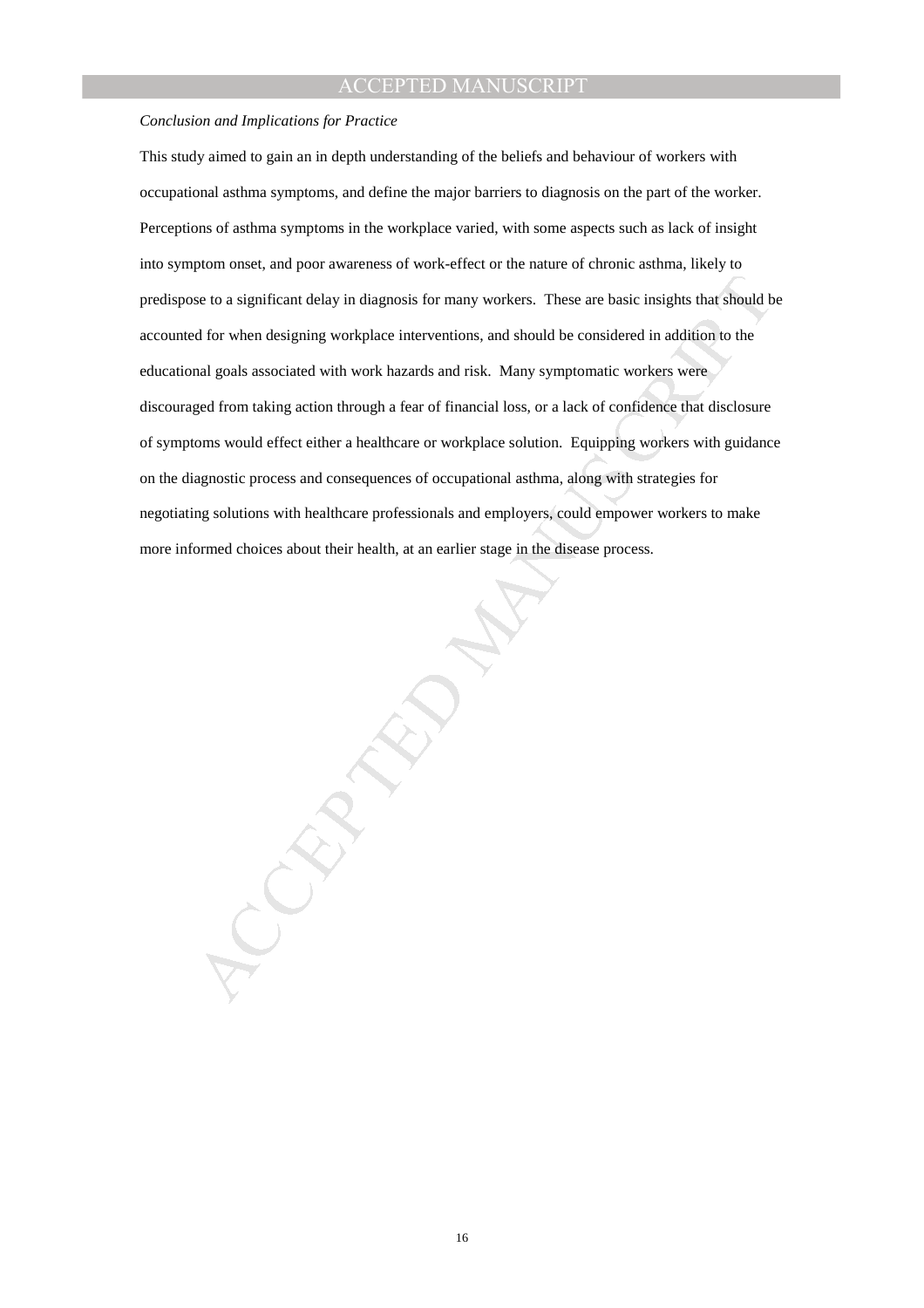#### **References**

[1] Baur X, Sigsgaard T, Aasen TB et al. ERS Task Force on the Management of Work-related Asthma. Guidelines for the management of work-related asthma. *Eur Respir J* 2012;**39(3)**:529-45. Erratum in: *Eur Respir J* 2012;**39**:1553.

[2] Malo JL, Chan-Yeung M. Agents causing occupational asthma. *J Allerg Clin Immunol* 2009;**123**:545-50.

[3] McDonald JC, Keynes HL, Meredith SK. Reported incidence of occupational asthma in the United Kingdom. *Occup Environ Med* 2000;**57**:823-9.

[4] Nicholson PJ, Cullinan P, Burge PS and Boyle C. *Occupational asthma: Prevention, identification &management: Systematic review & recommendations*. London: BOHRF, 2010.

[5] Ayres, JG, Boyd, R, Cowie, H, Hurley JF. Costs of occupational asthma in the UK. *Thorax 2011;***66**:128-33.

[6] Fishwick D, Bradshaw LM, Davies J et al. Are we failing workers with symptoms suggestive of occupational asthma? *Prim Care Respir J* 2007;**16**: 304-10.

3.545-50.<br>
Monald JC, Keynes HT., Meredith SK. Reported incidence of occupational asthma in the United<br>
m. *Decap Environ Med 2000:*57:823-9.<br>
Iolson PJ, Cullinan P, Burge PS and Boyle C. *Occupational asthma: Prevention,* [7] Santos MS, Jung H, Peyrovi J et al. Occupational asthma and work-exacerbated asthma: factors associated with time to diagnostic steps. *Chest* 2007;**131**:1768-75.

[8] Poonai N, van Diepen S, Bharatha A et al. Barriers to diagnosis of occupational asthma in Ontario. *Can J Public Health* 2005;**96**:230-3.

[9] Bradshaw LM, Barber CM, Davies J, Curran AD, Fishwick D. Work-related asthma symptoms and attitudes to the workplace. *Occup Med 2007;***57**:30-5.

[10] Gordon SB, Curran AD, Murphy J et al. Screening questionnaires for bakers asthma - are they worth the effort? *Occup Med* 1997;**47**:361-6.

[11] Stacey M. *Sociology of health and healing*. London: Routledge, 1988.

[12] Tong A, Sainsbury P, Craig J. Consolidated criteria for reporting qualitative research (COREQ): a 32-item checklist for interviews and focus groups. *Int J Qual Health Care* 2007;**19**:349-57.

[13] Green J, Thorogood N. *Qualitative Methods for Health Research*, 3rd edition. London: Sage, 2014.

[14] Diar Bakerly ND, Moore VC, Vellore AD, Jaakkola MS, Robertson AS, Burge PS. Fifteen-year trends in occupational asthma: data from the Shield surveillance scheme. *Occup Med* 2008*;***58**:169-74. [15] British Occupational Health Research Foundation. *Occupational asthma: a guide for general*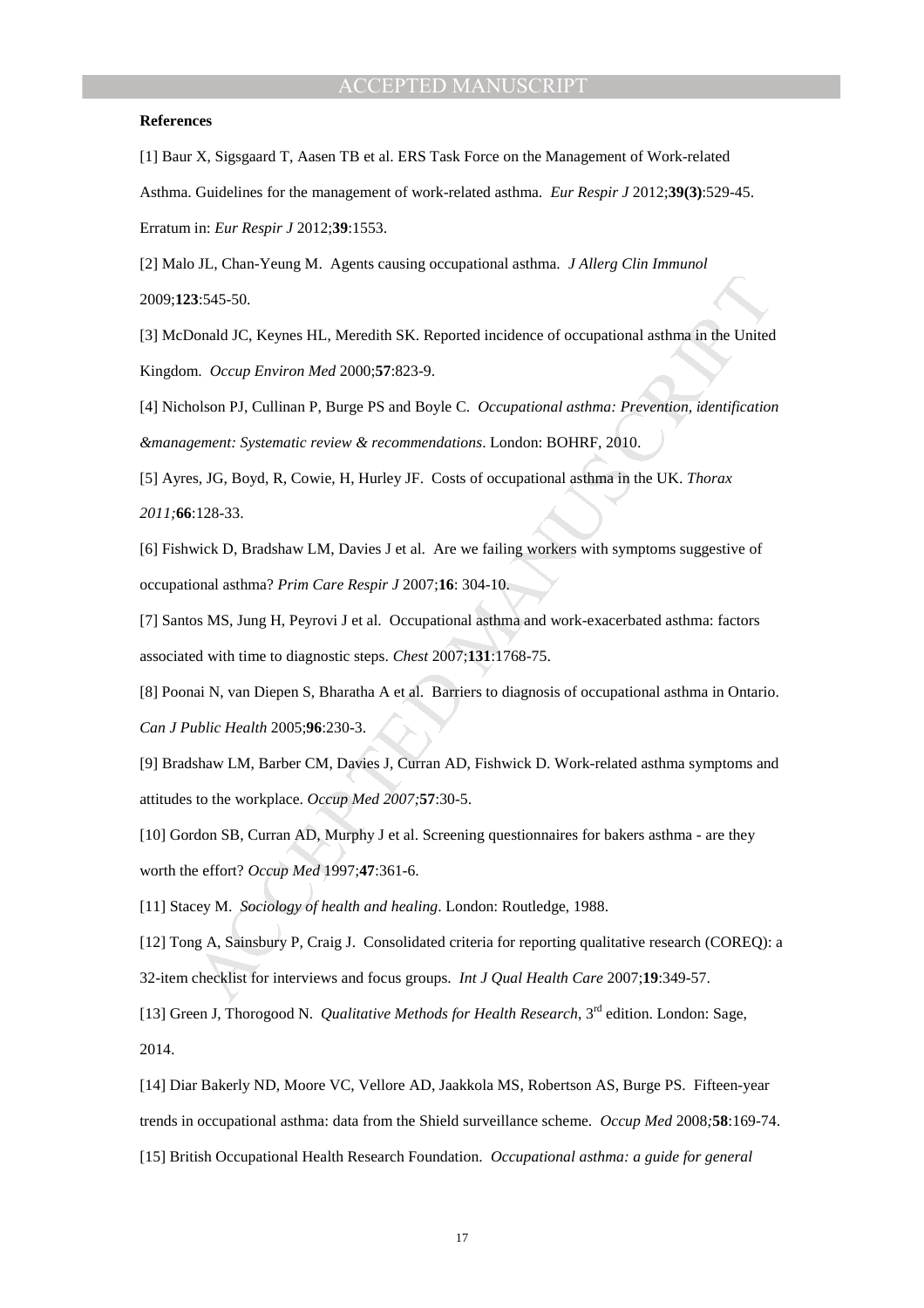*practitioners and practice nurses.* High Barnet, Hertfordshire: BOHRF, 2010. Accessed 6th December

2012. Available online at: www.bohrf.org.uk/projects/asthma.html#oaima

[16] Slater T, Erkinjuntti-Pekkanen R, Fishwick D et al. Changes in work practice after a respiratory health survey among welders in New Zealand. *N Z Med J* 2000;**113**:305-8.

[17] Bailey J. First steps in qualitative data analysis: transcribing. *Family Pract* 2008;**25**:127-31.

[18] Lapadat JC, Lindsay AC. Transcription in research and practice: from standardization of

technique to interpretive positionings. *Qualitative Inquiry* 1999;**5**:64-86.

[19] Collins S, Britten N. *Conversation analysis*. In: Pope C and Mays N. (Eds.) *Qualitative research in health care*. BMJ books: Blackwell Publishing, UK, 2006.

[20] Melia K. Conducting an interview. *Nurse Researcher* 2000;**7**:75-89.

[21] Soundy A, Benson J, Dawes H, Smith B, Collette J, Meaney A. Narratives, adjustment and hope in individuals with Multiple Sclerosis. *Physiotherapy* 2012;**98**:349-55.

[22] Pope C and Mays N. (Eds.) *Qualitative research in health care*. BMJ books: Blackwell Publishing, UK, 2006.

[23] Smith J, Albert P, Bertella E, Lester J, Jack S, Calverly P. Qualitative aspects of breathlessness in health and disease. *Thorax* 2009;**64**:713-8.

[24] Scano G, Stendardi L. Dyspnoea and asthma. *Curr Opin Pulm Med* 2006;**12(1)**:18-22.

[25] Haughney J, Barnes G, Partridge M, Cleland J. The Living & Breathing Study: a study of patients' views of asthma and its treatment. *Prim Care Respir J* 2004;**13**:28-35.

[26] HSE. Control of isocyanate exposure in motor vehicle repair (MVR) bodyshops disease reduction programme. Health and Safety Executive, 2007. Accessed 4<sup>th</sup> October 2013. Online at:

http://www.hse.gov.uk/foi/internalops/fod/inspect/mvrtopicpack.pdf

ordat JC, Lindsay AC. Transcription in research and practice: from standardization of<br>te to interpretive positionings. *Qualitative Inquiry* 1999:5:64-86.<br>Ilins S, Britten N. Conversation analysis. In: Pope C and Mays N. ( [27] Stocks SJ, McNamee R, Turner S, Carder M, Agius RM. Assessing the impact of national level interventions on workplace respiratory disease in the UK: part 2 - regulatory activity by the Health and Safety Executive. *Occup Environ Med* 2013;**70(7)**:483-90.

[28] Vandenplas O, Jamart J, Delwiche JP et al. Occupational asthma caused by natural rubber latex:

outcome according to cessation or reduction of exposure. *J Allergy Clin Immunol* 2002;**109**:125-30.

[29] Moscato G, Dellabianca A, Perfetti L et al. Occupational asthma: a longitudinal study on the clinical and socioeconomic outcome after diagnosis. *Chest* 1999;**115**:249-56.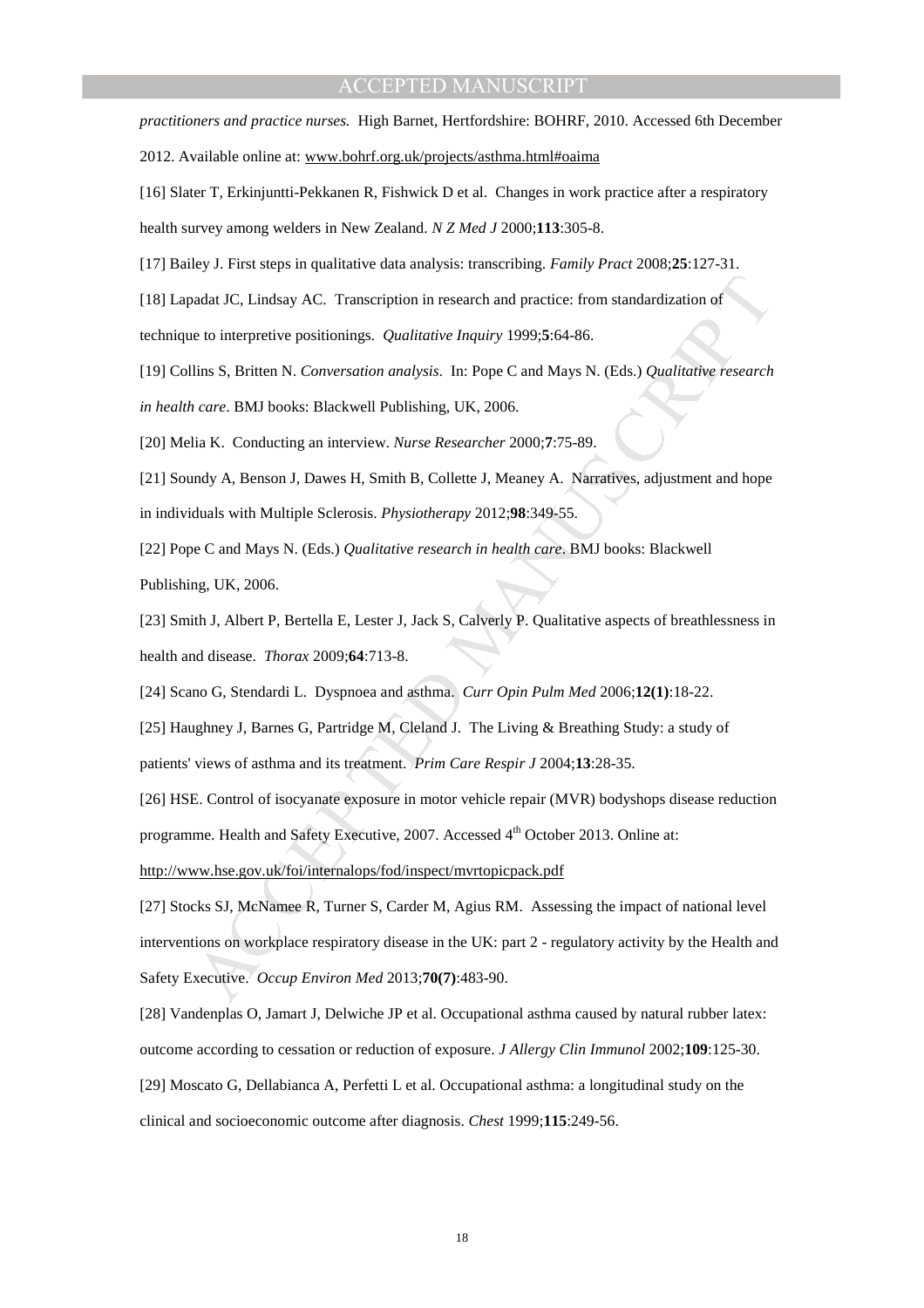[30] Ameille J, Pairon JC, Bayeux MC et al. Consequences of occupational asthma on employment and financial status: a follow-up study. *Eur Respir J* 1997;**10**:55-8.

[31] Larbanois A, Jamart J, Delwiche JP et al. Socioeconomic outcome of subjects experiencing asthma symptoms at work. *Eur Respir J* 2002;**19**:1107-13.

[32] Walters GI, McGrath EE, Ayres JG. Audit of the recording of occupational asthma in primary care. *Occup Med* 2012;**62**:570-3.

[33] Parhar A, Lemiere C, Beach JR. Barriers to the recognition and reporting of occupational asthma

by Canadian pulmonologists. *Can Respir J* 2011;**18**;90-6.

[34] Holness DL, Tabassum S, Tarlo SM et al. Practice patterns of pulmonologists and family

physicians for occupational asthma. *Chest* 2007;**132(5)**: 1526-31.

[35] Rosenstock IM. Why people use health services. *Milbank Memorial Fund Quarterly* 1966;**83**;1- 32.

[36] Rosenstock IM, Strecher VJ, Becker MH. Social learning theory and the health belief model. *Health Educ Behaviour* 1988;**15**:175-83.

cap Med 2012:62:570-3.<br>
Inter A, Lemicre C, Beach JR. Barriers to the recognition and reporting of occupational ashma<br>
Idian pulmonologists. *Can Respir J* 2011:18:90-6.<br>
Inters DL, Tabassum S, Tarlo SM et al. Practice pat [37] Quanjer PH, Tammeling GJ, Cotes JE et al. *Lung volumes and forced ventilatory flows. Report Working Party Standardization of Lung Function Tests, European Community for Steel and Coal.*  Official Statement of the European Respiratory Society. *Eur Respir J Suppl* 1993;**16**:5-40.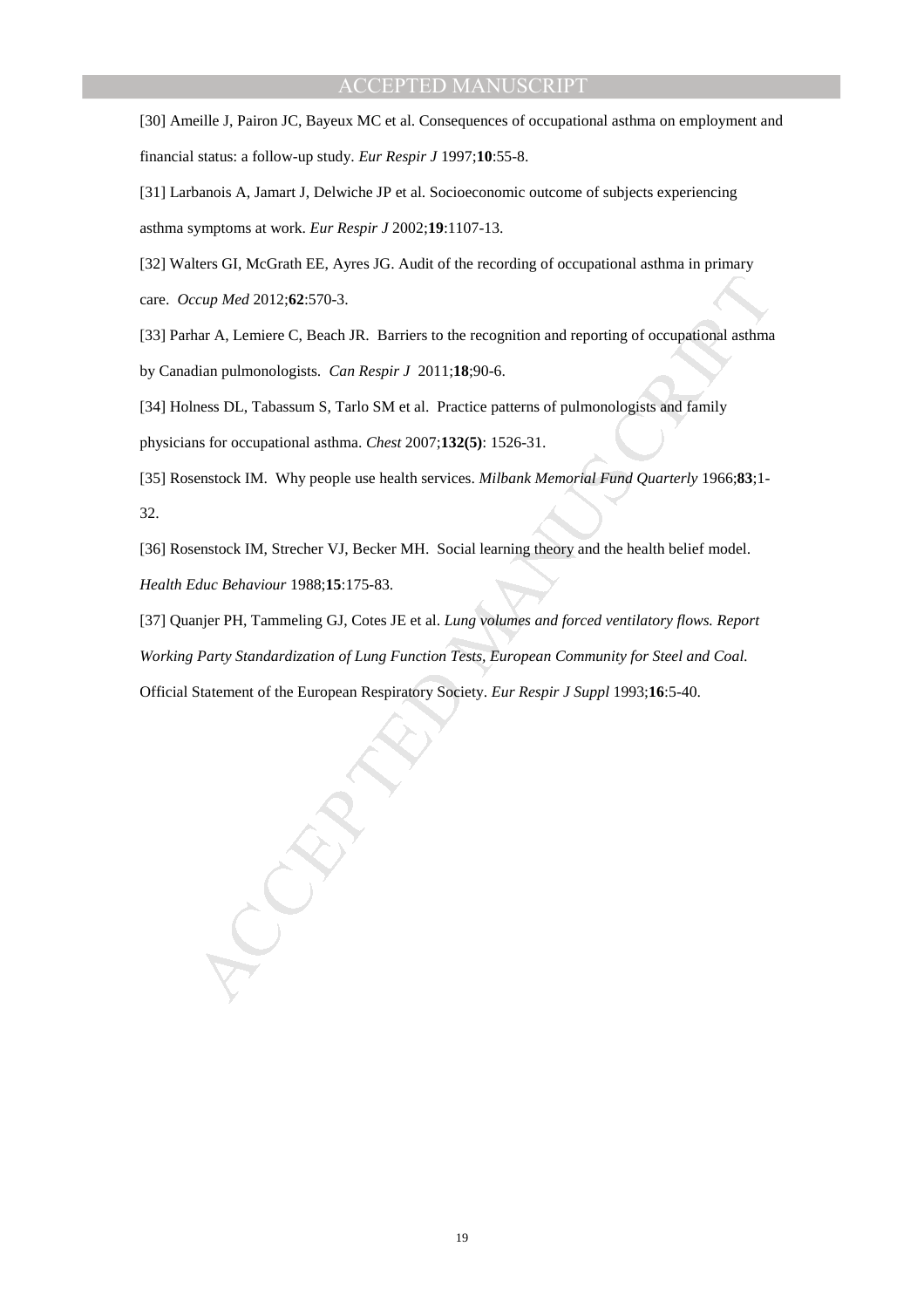| Patient<br>Age<br>number<br>P <sub>1</sub><br>64<br>P2<br>49<br>P <sub>3</sub><br>49 | Gender<br>Male | Ethnicity              | Occupation                                                                                                                                                                                                                                                                                 | Exposure              | $FEVI$ (%              | $FVC$ (%    | $\overline{FEV}$ / $\overline{FVC}$ ; |
|--------------------------------------------------------------------------------------|----------------|------------------------|--------------------------------------------------------------------------------------------------------------------------------------------------------------------------------------------------------------------------------------------------------------------------------------------|-----------------------|------------------------|-------------|---------------------------------------|
|                                                                                      |                |                        |                                                                                                                                                                                                                                                                                            |                       |                        |             |                                       |
|                                                                                      |                |                        |                                                                                                                                                                                                                                                                                            |                       |                        |             |                                       |
|                                                                                      |                |                        |                                                                                                                                                                                                                                                                                            |                       | predicted);            | predicted); | $\%$                                  |
|                                                                                      |                |                        |                                                                                                                                                                                                                                                                                            |                       | litres                 | litres      |                                       |
|                                                                                      |                | White British          | Wood worker                                                                                                                                                                                                                                                                                | Wood dust             | 2.07(68)               | 3.47(88)    | 60                                    |
|                                                                                      | Male           | Pakistani              | Automotive assembly                                                                                                                                                                                                                                                                        | Metalworking fluid    | 2.45(93)               | 2.90(92)    | 84                                    |
|                                                                                      | Male           | White British          | Plumbing lecturer                                                                                                                                                                                                                                                                          | Acidic solder flux    | 3.20(81)               | 3.94(80)    | 81                                    |
| <b>P4</b><br>52                                                                      | Female         | White British          | Hospital cleaner                                                                                                                                                                                                                                                                           | Cleaning agents       | 3.52(140)              | 4.19(143)   | 84                                    |
| $\overline{P5}$<br>$\overline{36}$                                                   | Male           | White (Polish)         | Circuit-board repairer                                                                                                                                                                                                                                                                     | Colophony solder flux | 3.13(70)               | 5.89 (109)  | 53                                    |
| 57<br>P <sub>6</sub>                                                                 | Male           | White British          | Swimming pool supervisor                                                                                                                                                                                                                                                                   | Chloramines           | 4.01 (96)              | 5.73(111)   | 69                                    |
| $\overline{55}$<br>P7                                                                | Female         | White British          | Plastics moulder                                                                                                                                                                                                                                                                           | Polymer fume          | 2.71(100)              | 3.36 (106)  | 81                                    |
| 48<br>P <sub>8</sub>                                                                 | Male           | Asian British          | Metalworker                                                                                                                                                                                                                                                                                | Metalworking fluid    | 4.07(108)              | 4.80(105)   | 85                                    |
| P9<br>48                                                                             | Male           | White British          | Chemical engineer                                                                                                                                                                                                                                                                          | Vitamin E             | 3.41 (97)              | 4.15(96)    | 82                                    |
| P10<br>$\overline{52}$                                                               | Male           | White British          | French polisher                                                                                                                                                                                                                                                                            | Wood dust             | 2.94(80)               | 4.98 (110)  | $\overline{59}$                       |
| $\overline{55}$<br>P11                                                               | Male           | White British          | Orthopaedic practitioner                                                                                                                                                                                                                                                                   | Methyl methacrylate   | 3.19(87)               | 3.76 (84)   | 85                                    |
| 43<br>P12                                                                            | Male           | White British          | Metalworker                                                                                                                                                                                                                                                                                | Chromium              | 3.94 (119)             | 5.22 (133)  | 76                                    |
| P13<br>22                                                                            | Female         | White British          | Anaesthetic nurse practitioner                                                                                                                                                                                                                                                             | Anaesthetic gases     | 3.21 (108)             | 3.63(106)   | 88                                    |
| P14<br>63                                                                            | Male           | White British          | Adhesive development chemist                                                                                                                                                                                                                                                               | Isocyanates           | 2.49(68)               | 3.49 (74)   | 71                                    |
| P15<br>55                                                                            | Male           | White British          | Car headliner assembler                                                                                                                                                                                                                                                                    | Isocyanates           | 2.84(85)               | 4.69(113)   | 61                                    |
| P16<br>58                                                                            | Female         | White British          | Operating theatre nurse                                                                                                                                                                                                                                                                    | Diathermy             | 2.89(110)              | 3.55(115)   | 82                                    |
| P17<br>59                                                                            | Female         | <b>Black Caribbean</b> | Hospital ward nurse                                                                                                                                                                                                                                                                        | Latex                 | $\overline{1.66}$ (80) | 1.9(78)     | 87                                    |
| P18<br>52                                                                            | Female         | White British          | Curtain blind manufacturer                                                                                                                                                                                                                                                                 | Isocyanates           | 1.06(54)               | 2.26(97)    | 47                                    |
| P19<br>64                                                                            | Male           | White British          | Security van driver                                                                                                                                                                                                                                                                        | Diesel exhaust        | 2.05(66)               | 2.52(65)    | 81                                    |
| P <sub>20</sub><br>50                                                                | Male           | White British          | Spray painter                                                                                                                                                                                                                                                                              | Isocyanates           | 3.72 (97)              | 4.78 (101)  | 78                                    |
|                                                                                      |                |                        | le 1. Summary of all workers undertaking semi-structured interviews, showing demographics, occupations and causative agents. Spirometry was<br>initial clinic visit according to European Respiratory Society/American Thoracic Society (ERS/ATS) standards using European Community for C |                       |                        |             |                                       |

**Table 1. Summary of all workers undertaking semi-structured interviews, showing demographics, occupations and causative agents. Spirometry was measured at** 

**the initial clinic visit according to European Respiratory Society/American Thoracic Society (ERS/ATS) standards using European Community for Coal and Steel predicted values [37]. FEV1: Forced expiratory volume in 1 second; FVC: Forced vital capacity.**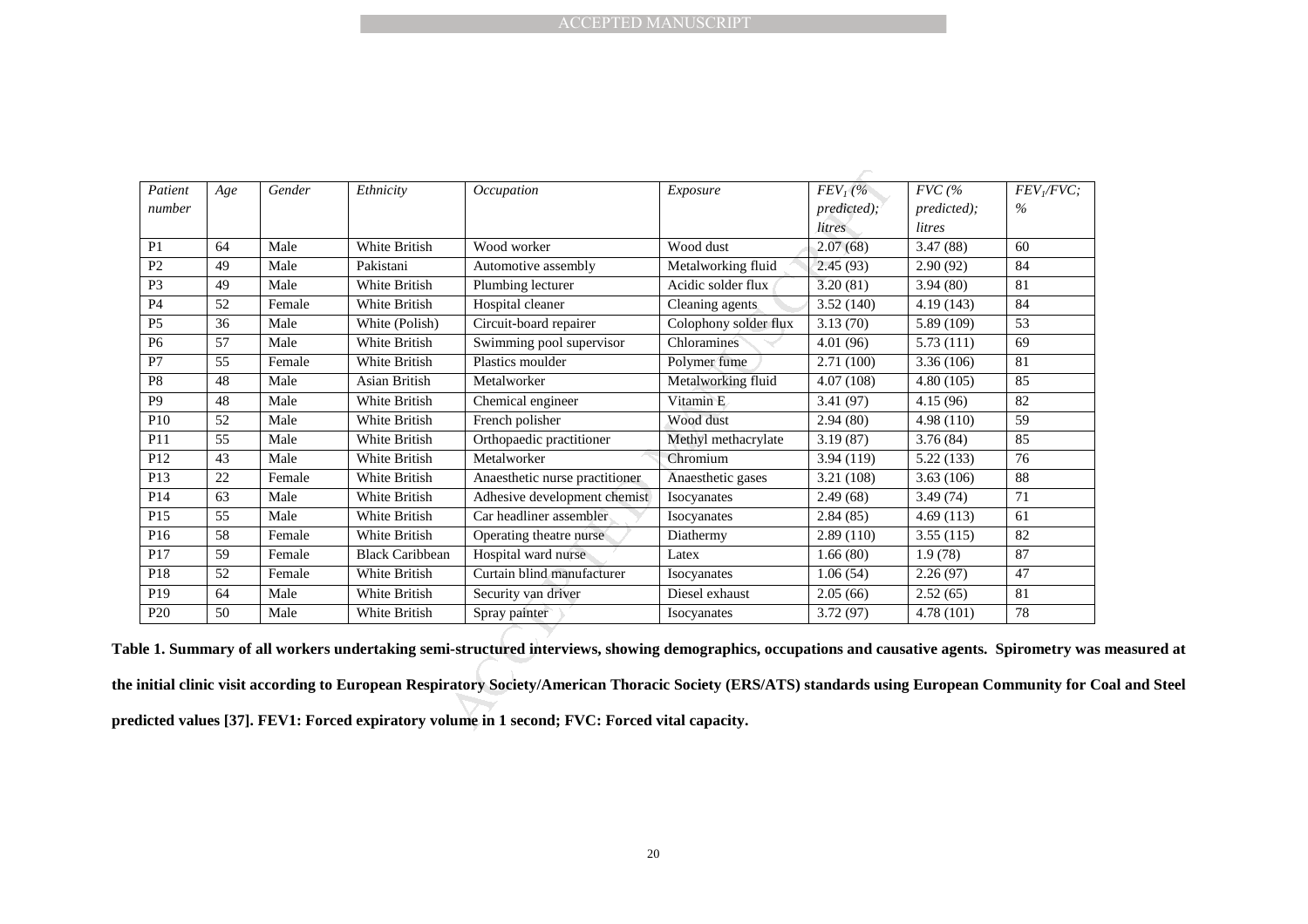| <b>Theme</b>                                                                                                                | Sub-theme                         | Code                                        |  |
|-----------------------------------------------------------------------------------------------------------------------------|-----------------------------------|---------------------------------------------|--|
| Theme 1: The worker's                                                                                                       | Lack of acceptance of symptoms    | Poor insight into onset                     |  |
| understanding of his/her symptoms                                                                                           | as an illness                     | Considered to be normal                     |  |
|                                                                                                                             |                                   | Ignoring symptoms                           |  |
|                                                                                                                             | Lack of association of symptoms   | Inability to see a pattern                  |  |
|                                                                                                                             | with work                         | Noticed pattern but over-simplified         |  |
|                                                                                                                             |                                   | Only makes link after significant event     |  |
|                                                                                                                             | Failure to attribute symptoms to  | Accepts something is wrong but no           |  |
|                                                                                                                             | asthma                            | appreciation it may represent asthma        |  |
|                                                                                                                             |                                   | Misattribution to another illness           |  |
|                                                                                                                             |                                   | No knowledge of asthma as a disease         |  |
| Theme 2: Working relationships                                                                                              | Relationships with colleagues     | Fear of talking between colleagues          |  |
|                                                                                                                             |                                   | No culture of discussing health             |  |
|                                                                                                                             | Relationships with management     | Company structure (the artificial person)   |  |
|                                                                                                                             |                                   | Ineffective management                      |  |
|                                                                                                                             |                                   | Ineffective individuals                     |  |
|                                                                                                                             |                                   | Focus on productivity over health           |  |
|                                                                                                                             |                                   | Intimidation                                |  |
|                                                                                                                             |                                   | Attention only in light of authority advice |  |
|                                                                                                                             |                                   | Fear of job and financial loss              |  |
| Theme 3: The worker's initial course                                                                                        | Proactive person response         | Goes to the GP                              |  |
| of action                                                                                                                   |                                   | Goes to another authority                   |  |
|                                                                                                                             |                                   | Prompted to act by family members           |  |
|                                                                                                                             |                                   | Becomes the "go-to" person                  |  |
|                                                                                                                             | Passive person response           | Absenteeism                                 |  |
|                                                                                                                             |                                   | Presenteeism                                |  |
| Theme $4$ : The worker's negotiation                                                                                        | Failure to initiate action by the | Failure to enquire about work at all        |  |
| of healthcare encounters                                                                                                    | <b>GP</b>                         | Reliant on patient to offer work aspect     |  |
|                                                                                                                             |                                   | Dismiss work effect on symptoms             |  |
|                                                                                                                             |                                   | Oversimplify illness                        |  |
|                                                                                                                             |                                   | Misattribution of symptoms to another       |  |
|                                                                                                                             |                                   | disease                                     |  |
|                                                                                                                             | Proactive negotiation by the      | Makes link with work-aspect themselves      |  |
|                                                                                                                             | worker                            | Requests a second opinion                   |  |
|                                                                                                                             | Passive acceptance of authority   | Initial misunderstanding fuelled            |  |
|                                                                                                                             | by the worker                     | Initial understanding challenged            |  |
| Table 2. A summary of themes relating to the health beliefs and behaviours of workers with<br>occupational asthma symptoms. |                                   |                                             |  |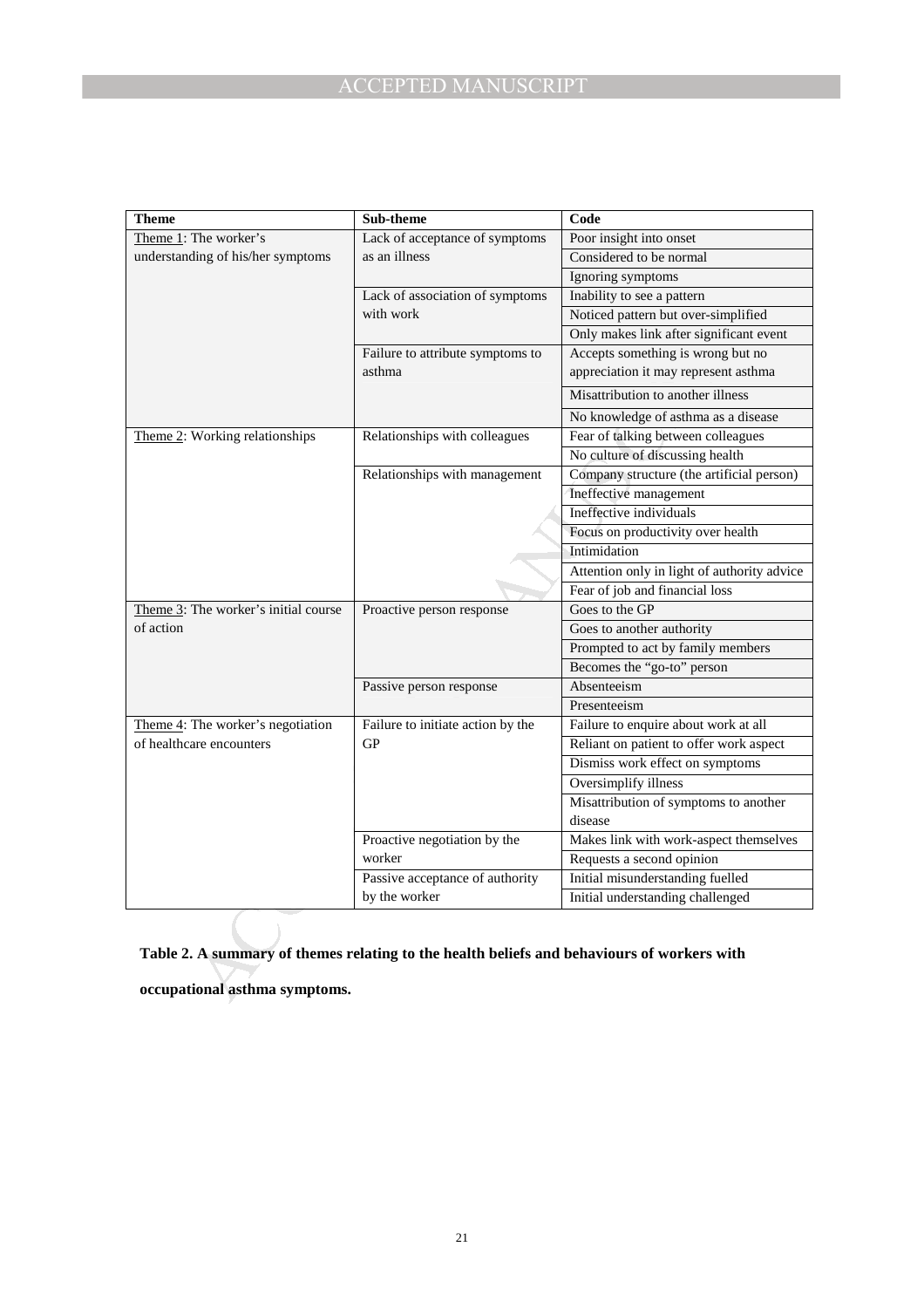|                 | <b>Normalising symptoms</b>                                                                                |  |  |  |  |  |
|-----------------|------------------------------------------------------------------------------------------------------------|--|--|--|--|--|
| P <sub>17</sub> | "I think I just thought the chemicals smelled strong (.) and I thought oh I'm just coughing because of     |  |  |  |  |  |
|                 | the chemicals (.) I didn't put it that I was coughing because something was wrong with my lungs, I         |  |  |  |  |  |
|                 | just put it that I was reacting to a smell"                                                                |  |  |  |  |  |
| P <sub>10</sub> | "I'd start feeling a little bit breathless and stuff but I was putting it down to maybe it's the patterns, |  |  |  |  |  |
|                 | because I hadn't done nights for a long time"                                                              |  |  |  |  |  |
| P <sub>14</sub> | "I didn't sort of feel (.) that I was ill and therefore that I'd got anything to talk about with the       |  |  |  |  |  |
|                 | doctor, you know (.) I just thought I was unfit, compared with those eighty year olds running              |  |  |  |  |  |
|                 | round"                                                                                                     |  |  |  |  |  |
|                 | Ignoring symptoms                                                                                          |  |  |  |  |  |
| P7              | "I just thought oh I've got a cough, I've got a cold, and then when I thought I'll go and see the          |  |  |  |  |  |
|                 | doctor, it disappeared. So I thought oh I'm alright",                                                      |  |  |  |  |  |
| P16             | "Well I think when you've got progressive things like weight loss or other things going on, then you       |  |  |  |  |  |
|                 | get concerned, but when it's a cough you tend to ignore it=".                                              |  |  |  |  |  |
|                 | Not linking work-related symptoms with workplace hazards                                                   |  |  |  |  |  |
| P1              | "I just thought it can't be [work-related], because everybody would have it, that was in my head.          |  |  |  |  |  |
|                 | There's people there who've been there as long as I've been there, twenty odd years and they're not        |  |  |  |  |  |
|                 | even affected",                                                                                            |  |  |  |  |  |
| P1              | "I didn't think it was work I didn't 'cos if you went down to where I worked and looked (.) you            |  |  |  |  |  |
|                 | wouldn't see that much dust"                                                                               |  |  |  |  |  |
| P6              | "That was it, thinking why should- you know why should work be a problem, it hasn't been a                 |  |  |  |  |  |
|                 | problem up to now? Why should it have sort of changed?"                                                    |  |  |  |  |  |
|                 | Failure to attribute symptoms to asthma                                                                    |  |  |  |  |  |
| P <sub>16</sub> | "I thought I'd got a chest infection Or just (.) a cold or something so I sort of ignored it"              |  |  |  |  |  |
| P <sub>9</sub>  | "I've had cancer before, a tumour on the back, so I was just worried if I'd got cancer on the chest"       |  |  |  |  |  |
| P7              | "Well I just wondered what it was, didn't know what it was, and because all my family have heart           |  |  |  |  |  |
|                 | problems I just went and said to the doctor, I've got this horrendous (.) pain in the middle of my         |  |  |  |  |  |
|                 | chest and in the middle of my back"                                                                        |  |  |  |  |  |
| P3              | "(.) That's when the adverts-campaign started, if you've had a cough for more than three weeks, get        |  |  |  |  |  |
|                 | it checked out, it could be the start of [lung] cancer, so it did worry me to be honest"                   |  |  |  |  |  |
| P <sub>8</sub>  | "I didn't know asthma (.) and just the fact that I had-(.) couldn't breathe, that's what it was. I don't   |  |  |  |  |  |
|                 | know, $\Gamma$ ve got no mates with asthma, no one that $I$ can compare notes with or anything like that". |  |  |  |  |  |

# **Table 3. Workers' responses showing examples of the variation in perception of occupational asthma symptoms.**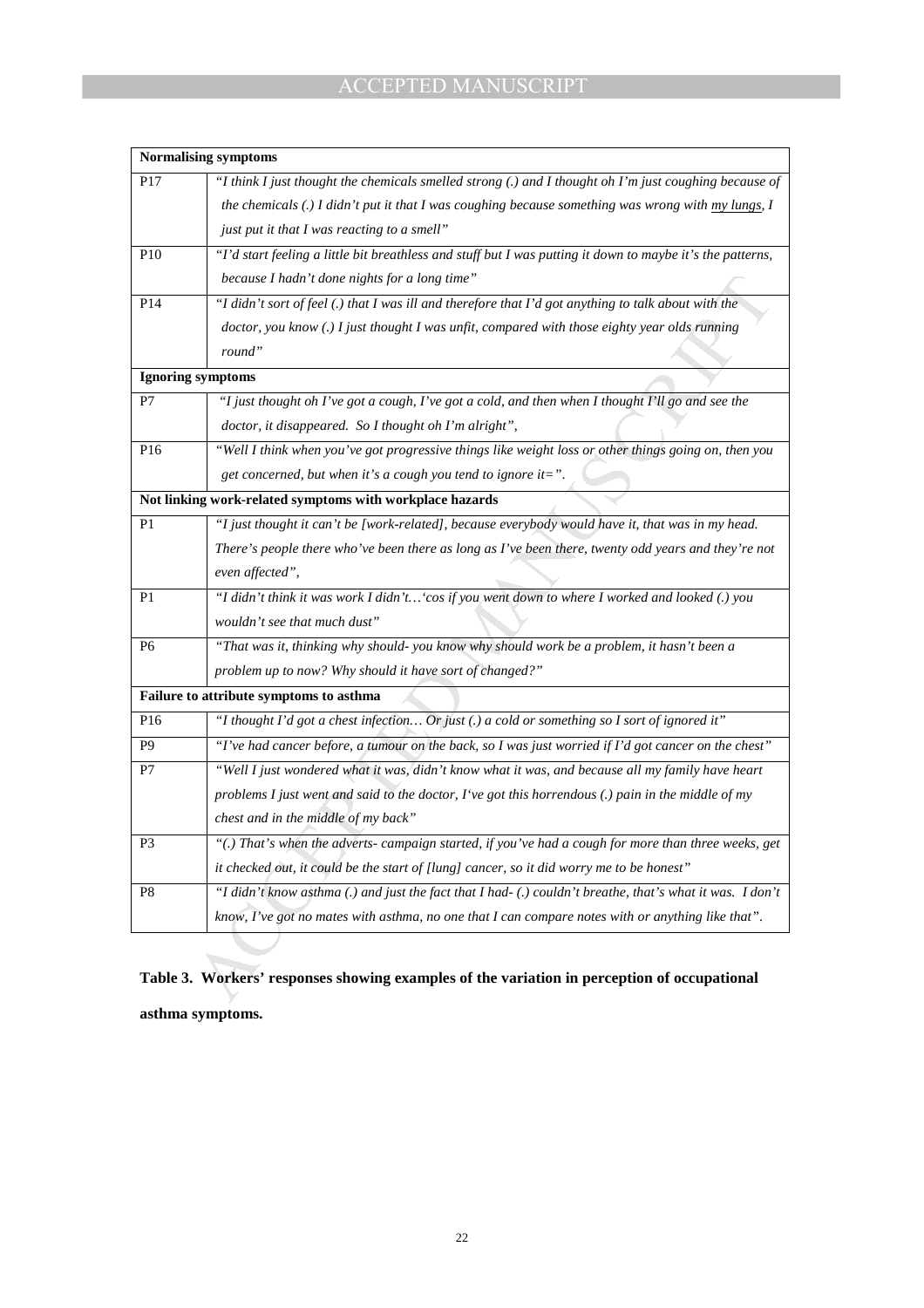| "If you talked about anything like that you got the sack () 'cos Company X [security company] in<br>P <sub>19</sub><br>them days were a bullying company, and you daren't talk about anything".<br>P7<br>bit more- well I'll tell the management what I think, and they're [colleagues] a bit oh God no,<br>we'll do it, you know, behind their back"<br>"Yeah well there was er:: a group- there was possibly half a dozen of us that were all<br>P12<br>experiencing the problems and we were talking within ourselves, but you tend- in the industry, in<br>impact on your future"<br>"They couldn't give me a fix or anything, so it wasn't worth asking the question".<br>P <sub>8</sub><br>P1<br>are covering your work, you know".<br><b>Discussion with management</b><br>"They weren't helpful at all, because they don't think that they could inflict asthma or anybody or<br>P8<br>nothing",<br>"One of the managers (.) ended up with the same type of thing as what I got () and it wasn't<br>P1<br>until he got it himself he started to say "I didn't know it was like this, you know""<br>P <sub>3</sub><br>"My manager's an absolute smashing bloke () but he's not a manager. He was put in place as a<br>'yes man'. He cannot make a decision without his manager telling him what to do basically" |                                                                                                  |  |  |  |  |
|-------------------------------------------------------------------------------------------------------------------------------------------------------------------------------------------------------------------------------------------------------------------------------------------------------------------------------------------------------------------------------------------------------------------------------------------------------------------------------------------------------------------------------------------------------------------------------------------------------------------------------------------------------------------------------------------------------------------------------------------------------------------------------------------------------------------------------------------------------------------------------------------------------------------------------------------------------------------------------------------------------------------------------------------------------------------------------------------------------------------------------------------------------------------------------------------------------------------------------------------------------------------------------------------------------------------------|--------------------------------------------------------------------------------------------------|--|--|--|--|
|                                                                                                                                                                                                                                                                                                                                                                                                                                                                                                                                                                                                                                                                                                                                                                                                                                                                                                                                                                                                                                                                                                                                                                                                                                                                                                                         |                                                                                                  |  |  |  |  |
|                                                                                                                                                                                                                                                                                                                                                                                                                                                                                                                                                                                                                                                                                                                                                                                                                                                                                                                                                                                                                                                                                                                                                                                                                                                                                                                         |                                                                                                  |  |  |  |  |
|                                                                                                                                                                                                                                                                                                                                                                                                                                                                                                                                                                                                                                                                                                                                                                                                                                                                                                                                                                                                                                                                                                                                                                                                                                                                                                                         | "But everybody's [work colleagues] frightened of losing their job aren't they? And because I'm a |  |  |  |  |
|                                                                                                                                                                                                                                                                                                                                                                                                                                                                                                                                                                                                                                                                                                                                                                                                                                                                                                                                                                                                                                                                                                                                                                                                                                                                                                                         |                                                                                                  |  |  |  |  |
|                                                                                                                                                                                                                                                                                                                                                                                                                                                                                                                                                                                                                                                                                                                                                                                                                                                                                                                                                                                                                                                                                                                                                                                                                                                                                                                         |                                                                                                  |  |  |  |  |
|                                                                                                                                                                                                                                                                                                                                                                                                                                                                                                                                                                                                                                                                                                                                                                                                                                                                                                                                                                                                                                                                                                                                                                                                                                                                                                                         |                                                                                                  |  |  |  |  |
|                                                                                                                                                                                                                                                                                                                                                                                                                                                                                                                                                                                                                                                                                                                                                                                                                                                                                                                                                                                                                                                                                                                                                                                                                                                                                                                         |                                                                                                  |  |  |  |  |
|                                                                                                                                                                                                                                                                                                                                                                                                                                                                                                                                                                                                                                                                                                                                                                                                                                                                                                                                                                                                                                                                                                                                                                                                                                                                                                                         | the current climate, you feel sort of quite scared to say too much because you don't want it to  |  |  |  |  |
|                                                                                                                                                                                                                                                                                                                                                                                                                                                                                                                                                                                                                                                                                                                                                                                                                                                                                                                                                                                                                                                                                                                                                                                                                                                                                                                         |                                                                                                  |  |  |  |  |
|                                                                                                                                                                                                                                                                                                                                                                                                                                                                                                                                                                                                                                                                                                                                                                                                                                                                                                                                                                                                                                                                                                                                                                                                                                                                                                                         |                                                                                                  |  |  |  |  |
|                                                                                                                                                                                                                                                                                                                                                                                                                                                                                                                                                                                                                                                                                                                                                                                                                                                                                                                                                                                                                                                                                                                                                                                                                                                                                                                         | "Then you get the resentment from off the peers that you are working with, because some of them  |  |  |  |  |
|                                                                                                                                                                                                                                                                                                                                                                                                                                                                                                                                                                                                                                                                                                                                                                                                                                                                                                                                                                                                                                                                                                                                                                                                                                                                                                                         |                                                                                                  |  |  |  |  |
|                                                                                                                                                                                                                                                                                                                                                                                                                                                                                                                                                                                                                                                                                                                                                                                                                                                                                                                                                                                                                                                                                                                                                                                                                                                                                                                         |                                                                                                  |  |  |  |  |
|                                                                                                                                                                                                                                                                                                                                                                                                                                                                                                                                                                                                                                                                                                                                                                                                                                                                                                                                                                                                                                                                                                                                                                                                                                                                                                                         |                                                                                                  |  |  |  |  |
|                                                                                                                                                                                                                                                                                                                                                                                                                                                                                                                                                                                                                                                                                                                                                                                                                                                                                                                                                                                                                                                                                                                                                                                                                                                                                                                         |                                                                                                  |  |  |  |  |
|                                                                                                                                                                                                                                                                                                                                                                                                                                                                                                                                                                                                                                                                                                                                                                                                                                                                                                                                                                                                                                                                                                                                                                                                                                                                                                                         |                                                                                                  |  |  |  |  |
|                                                                                                                                                                                                                                                                                                                                                                                                                                                                                                                                                                                                                                                                                                                                                                                                                                                                                                                                                                                                                                                                                                                                                                                                                                                                                                                         |                                                                                                  |  |  |  |  |
|                                                                                                                                                                                                                                                                                                                                                                                                                                                                                                                                                                                                                                                                                                                                                                                                                                                                                                                                                                                                                                                                                                                                                                                                                                                                                                                         |                                                                                                  |  |  |  |  |
|                                                                                                                                                                                                                                                                                                                                                                                                                                                                                                                                                                                                                                                                                                                                                                                                                                                                                                                                                                                                                                                                                                                                                                                                                                                                                                                         |                                                                                                  |  |  |  |  |
| "They're totally unsympathetic, they're interested in making a buck and that's it We live in a<br>P <sub>20</sub>                                                                                                                                                                                                                                                                                                                                                                                                                                                                                                                                                                                                                                                                                                                                                                                                                                                                                                                                                                                                                                                                                                                                                                                                       |                                                                                                  |  |  |  |  |
| culture at the moment where we sue for this, that, and the other, they just wouldn't want you on                                                                                                                                                                                                                                                                                                                                                                                                                                                                                                                                                                                                                                                                                                                                                                                                                                                                                                                                                                                                                                                                                                                                                                                                                        |                                                                                                  |  |  |  |  |
| the premises any more There would be no sympathy I've never been offered light duties in all                                                                                                                                                                                                                                                                                                                                                                                                                                                                                                                                                                                                                                                                                                                                                                                                                                                                                                                                                                                                                                                                                                                                                                                                                            |                                                                                                  |  |  |  |  |
| my life, they're not going to say well we'll get him to do this, that and the other, it's just we'll find                                                                                                                                                                                                                                                                                                                                                                                                                                                                                                                                                                                                                                                                                                                                                                                                                                                                                                                                                                                                                                                                                                                                                                                                               |                                                                                                  |  |  |  |  |
| someone else"                                                                                                                                                                                                                                                                                                                                                                                                                                                                                                                                                                                                                                                                                                                                                                                                                                                                                                                                                                                                                                                                                                                                                                                                                                                                                                           |                                                                                                  |  |  |  |  |
| "I mean I had a heart attack and they didn't really-(.) they were concerned, but is was more for<br>P18                                                                                                                                                                                                                                                                                                                                                                                                                                                                                                                                                                                                                                                                                                                                                                                                                                                                                                                                                                                                                                                                                                                                                                                                                 |                                                                                                  |  |  |  |  |
| the business side I think, than my personal (.) [health and safety]"                                                                                                                                                                                                                                                                                                                                                                                                                                                                                                                                                                                                                                                                                                                                                                                                                                                                                                                                                                                                                                                                                                                                                                                                                                                    |                                                                                                  |  |  |  |  |
| "You feel as if you um (.) if you don't come into work when you are ill (.) you get penalized, you<br>P <sub>4</sub>                                                                                                                                                                                                                                                                                                                                                                                                                                                                                                                                                                                                                                                                                                                                                                                                                                                                                                                                                                                                                                                                                                                                                                                                    |                                                                                                  |  |  |  |  |
| know"                                                                                                                                                                                                                                                                                                                                                                                                                                                                                                                                                                                                                                                                                                                                                                                                                                                                                                                                                                                                                                                                                                                                                                                                                                                                                                                   |                                                                                                  |  |  |  |  |
| "I mean the company pays for their own particular medical people, who'd say "that bloke is unfit<br>P <sub>19</sub>                                                                                                                                                                                                                                                                                                                                                                                                                                                                                                                                                                                                                                                                                                                                                                                                                                                                                                                                                                                                                                                                                                                                                                                                     |                                                                                                  |  |  |  |  |
| for work, get rid of him" $(.)$ just so I wouldn't take it any further $(.)$ "                                                                                                                                                                                                                                                                                                                                                                                                                                                                                                                                                                                                                                                                                                                                                                                                                                                                                                                                                                                                                                                                                                                                                                                                                                          |                                                                                                  |  |  |  |  |
|                                                                                                                                                                                                                                                                                                                                                                                                                                                                                                                                                                                                                                                                                                                                                                                                                                                                                                                                                                                                                                                                                                                                                                                                                                                                                                                         |                                                                                                  |  |  |  |  |
|                                                                                                                                                                                                                                                                                                                                                                                                                                                                                                                                                                                                                                                                                                                                                                                                                                                                                                                                                                                                                                                                                                                                                                                                                                                                                                                         |                                                                                                  |  |  |  |  |
| Table 4. Workers' responses showing examples of reluctance to talk with colleagues and                                                                                                                                                                                                                                                                                                                                                                                                                                                                                                                                                                                                                                                                                                                                                                                                                                                                                                                                                                                                                                                                                                                                                                                                                                  |                                                                                                  |  |  |  |  |
| management about their health problems.                                                                                                                                                                                                                                                                                                                                                                                                                                                                                                                                                                                                                                                                                                                                                                                                                                                                                                                                                                                                                                                                                                                                                                                                                                                                                 |                                                                                                  |  |  |  |  |

# **Table 4. Workers' responses showing examples of reluctance to talk with colleagues and**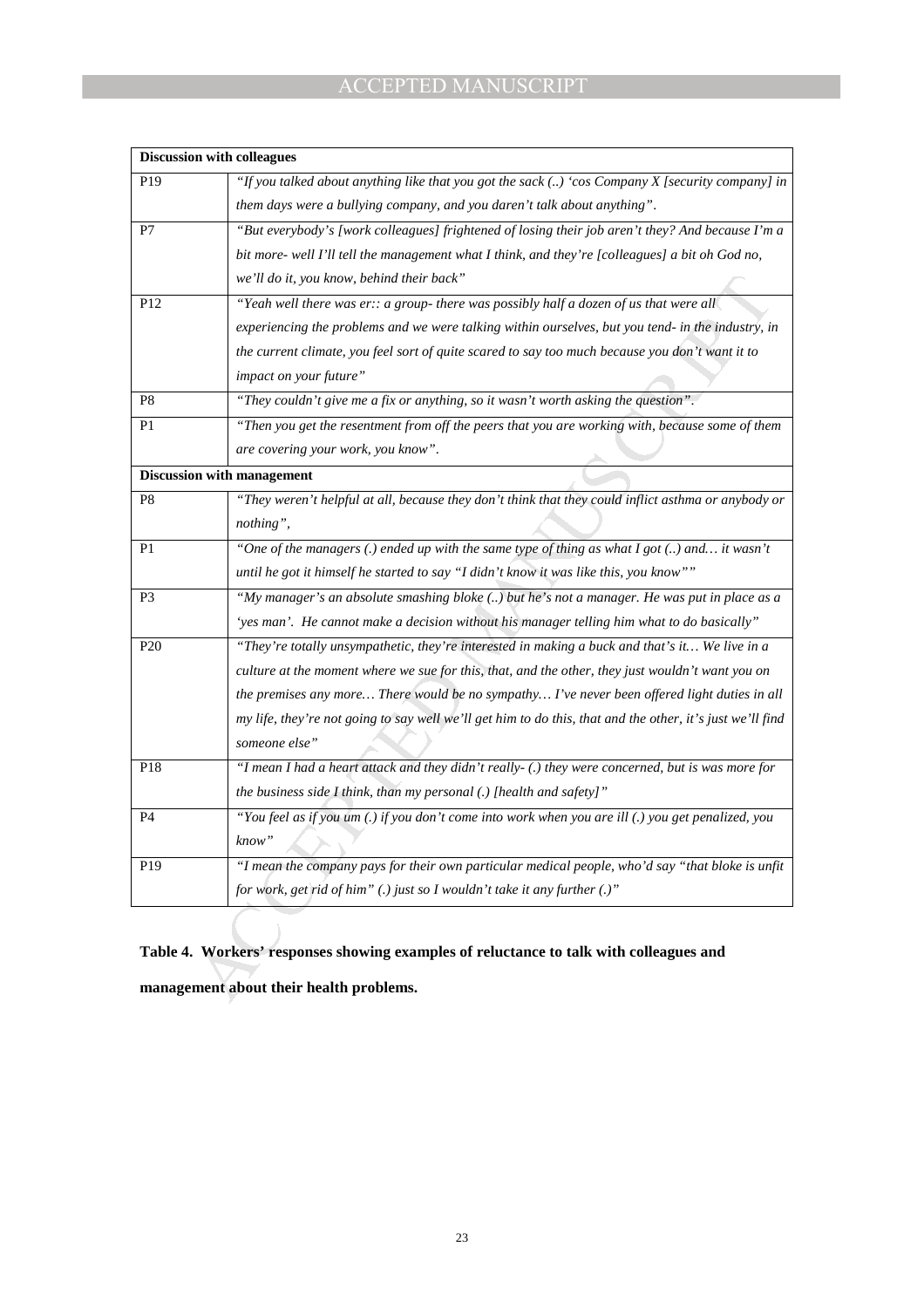

**Figure 1. The major influences on workers' health-seeking behaviour: 1) The belief that symptoms may represent asthma and the chronicity and pattern of symptoms is related to ongoing exposure at work, 2) Whether disclosure of symptoms to colleagues or employers is likely to effect any change in the workplace or workplace procedures, or conversely result in financial loss, 3) A worker's confidence in their GP (or other healthcare professional) that a consultation will result in an adequate diagnosis or solution, and 4) Whether there are external drivers, such as a prompt by a concerned colleague or family member, occupational health**  surveillance, or an effective healthcare consultation. The activity or passivity of workers' health**seeking behaviour is determined by the nature and extent of their prevailing beliefs.**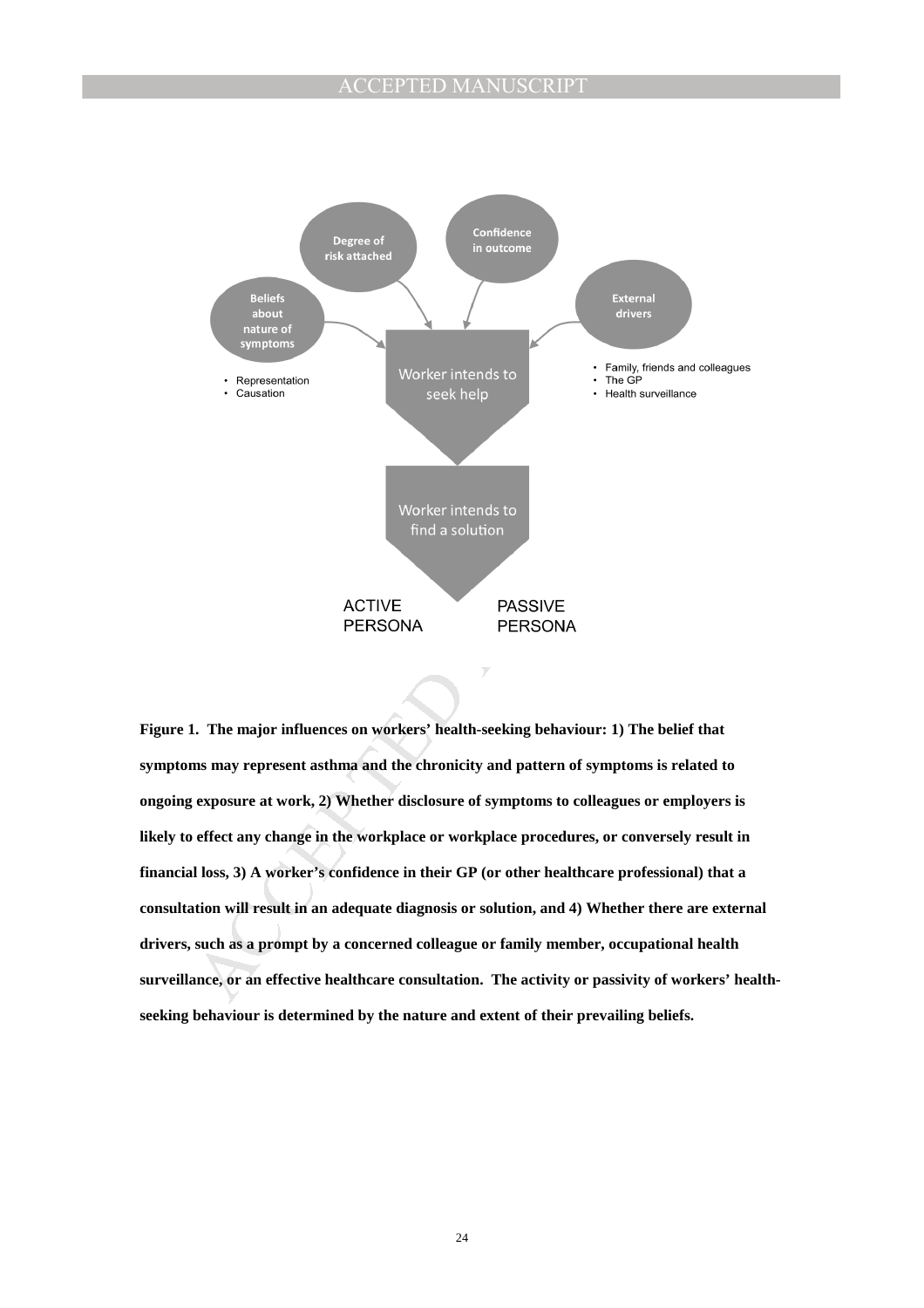# **CCEPTED MANU**

### **Appendix (for online supplement)**

### **Semi-Structured Interview Schedule version 2; 18/07/2013**

# *Demographics*

How old are you please? How long have you been working for your current employer? When were you diagnosed with occupational asthma?

# *Patient's understanding of their symptoms*

When did you first realize you had problems with your breathing?

What symptoms or problems did you notice that caused you concern?

Did you understand that the symptoms might be asthma?

*(If not) Prompt: What did you think the symptoms might represent? Did you think that the symptoms might represent a disease?*

Did you see a pattern between the symptoms and your work?

Did you think that work might be causing your symptoms?

## *Patient's initial response to symptoms*

What course of action did you take when you first noticed your symptoms?

Did you take time off work or did you continue at work whilst having symptoms?

Ig have you been working for your current employer?<br>
ere you diagnosed with occupational ashma?<br>
standerstanding of their symptoms<br>
d you first realize you had problems with your breathing?<br>
upderstand that the symptoms mi *Prompt: Could you justify why you decided this? Why did you continue at work?* Did you seek any help either at work, from health and safety or from your General Practitioner or other health care professional with your symptoms initially? When did you first seek medical assistance?

Was there a distinct event (*illness event*) that caused you to seek help?

# *The General Practitioner and occupational asthma*

How long have you known your General Practitioner / Practice Nurse?

Can you describe your relationship with them?

*Prompt: Do you trust them?*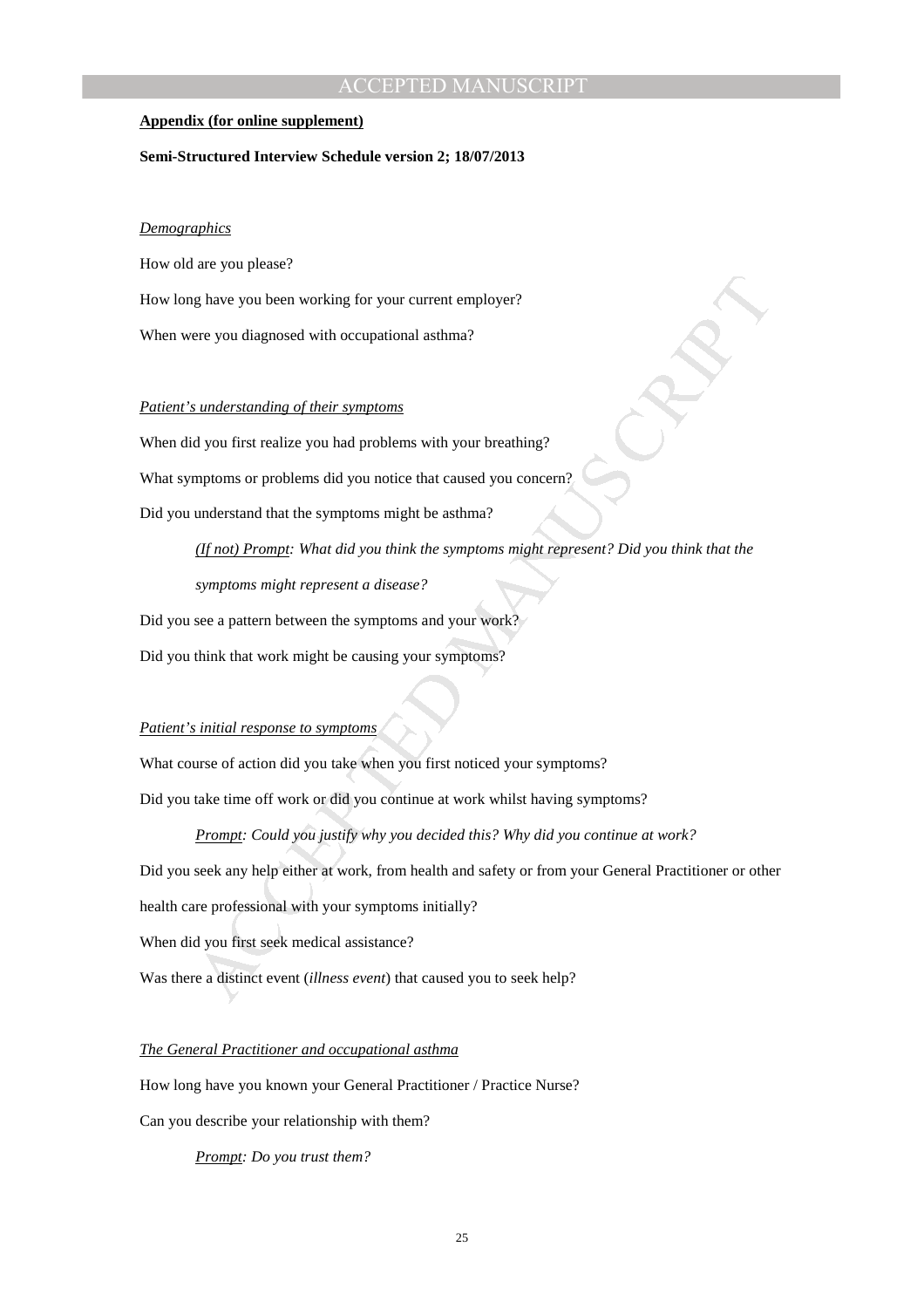*Prompt: Do you feel able to share information with them?*  Did they ask you about your job and the effect of work on your symptoms? Did they make the link between work and your symptoms? Did they make a diagnosis from your symptoms? What actions resulted from consulting your General Practitioner?

*Prompt: Did your General Practitioner communicate with the specialist?* 

# *Social structure and occupational asthma*

Were there people or factors that helped you seek a diagnosis?

**Example Did your General Practitioner communicate with the specialist?**<br> **Practure and occupational asthma**<br>
arcs people or fuctors that helped you seek a diagnosis?<br> **Prample Do you have fumily, relatives or close friend** *Prompt: Do you have family, relatives or close friend that you spoke with about your symptoms?* 

Is there any one in particular that you have shared your diagnosis or problems with? If so, why?

Are there any colleagues at work who you could share it with and why?

Are there any colleagues at work you wouldn't share it with and why?

# *The employer and occupational asthma*

Do your employers know about your occupational asthma?

Did they have any input into diagnosing your symptoms?

Did you communicate with them about the symptoms before your diagnosis of occupational asthma?

*(If not) Prompt: If not, why not?* 

*(If so) Prompt: If so, how did you find their reaction, and how did that make you feel about your symptoms?* 

*Prompt: Did you feel that your doctor (Occupational Health Professional, General Practitioner, medical specialists) communicated well with you?* 

Do you feel that there was good communication between all parties involved in your care? Did you think that there was delay in the process of diagnosis?

*Prompt: If so, where do you think that was?*